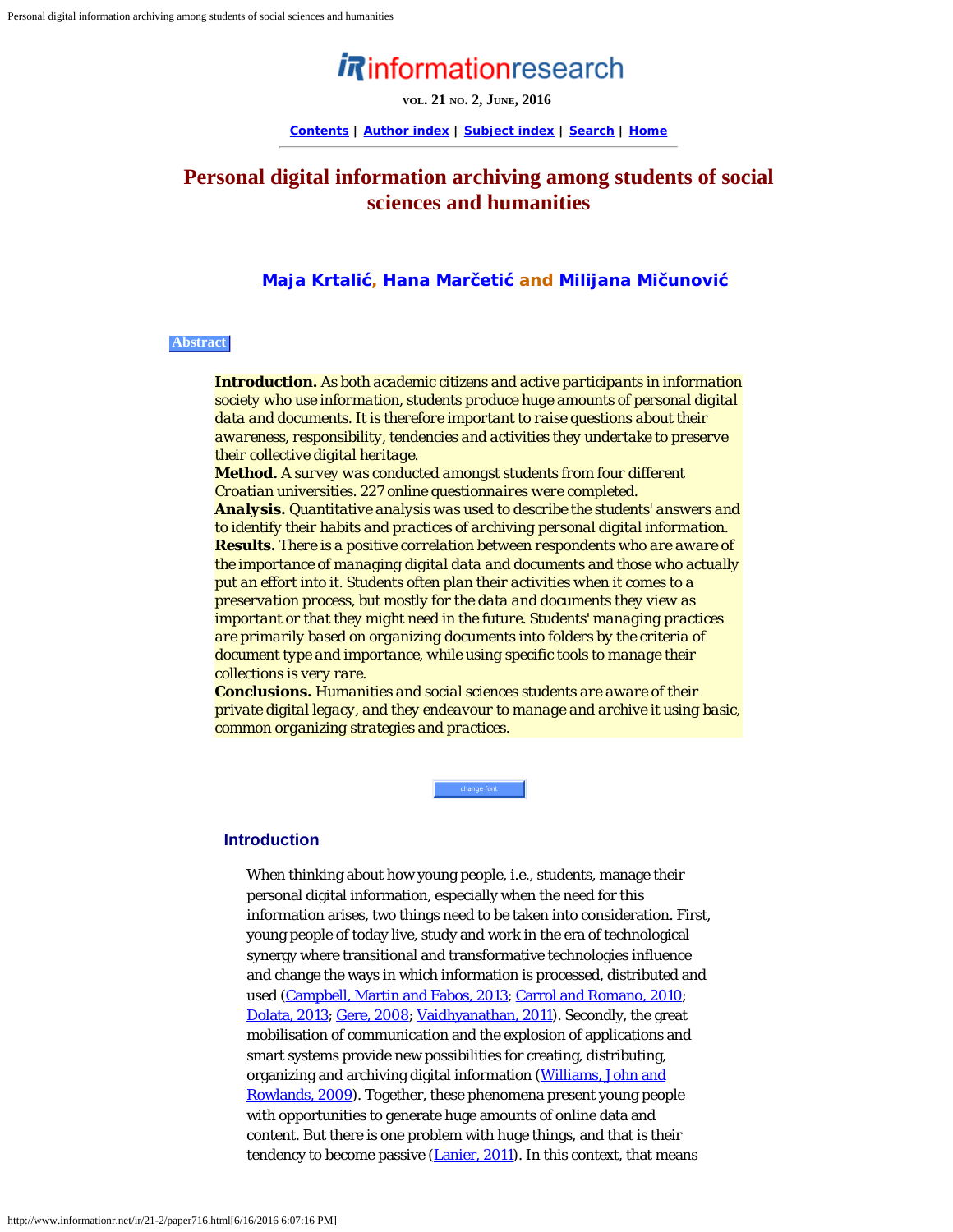that this huge, complex assembly of hardware and software makes users more passive and dependent upon promoting the idea that machines and applications should do all the work, and people (students) should, if possible, do nothing [\(Lanier, 2011](#page-18-0)). This is the issue we need to be aware of, and it is a reason that students' attention should be brought to these questions. It should be their responsibility to manage and archive their personal digital content. In the age of social media, this, too, can become complicated ([Bawden and Robinson, 2009](#page-18-0); [Burrows, 2006](#page-18-0); [Williams, John and Rowlands, 2009\)](#page-18-3).

Fourie [\(2011](#page-18-0)) suggests collaboration may be the key to personal information management, but if we consider the collaborative, decentralised and democratic nature of the digital landscape of which students are a part (e.g., Internet and social media), then maybe collaboration is the key to personal digital archiving too.

We all want and need to express ourselves, and digital technology offers new ways and forms of expression, which become a constant stream of information [\(Carroll and Romano, 2010](#page-18-0)). For the great part of their academic lives, students create new digital content almost every day– papers, homework, written assignments and projects, and other documents and personal information that may be important for them to archive for the future. So, how to organize this content, how to protect it, and how and where to store so it could be used later for its intended purpose may become their issues of interest [\(Otopah and Dadzie, 2013](#page-18-4); [Robinson and Johnson, 2012\)](#page-18-5).

Some of the early research studies on the topic of digital libraries and their users emphasise the necessity to prioritise specific user needs over technological challenges [\(Borgman, 1999](#page-18-0); [Lynch, 2003](#page-18-0)), and this has remained a trend in digital library development [\(Calhoun, 2014](#page-18-0); [Chowdury, 2010;](#page-18-0) [Chowdhury and Chowdhury, 2011;](#page-18-0) [Greenstein and](#page-18-0) [Thorin, 2002\)](#page-18-0). In a society where a great part of self-actualisation comes from a continual production and consumption of digital content (and this specially refers to young adults), and in a culture of constant technical and technological mediation between the creation of information and the experience of information where those same creations and experiences are a result of a very well planned communication and dissemination strategy, users become more aware of the importance of organizing, maintaining and storing personal digital information and documents. This is why we need to adopt a more specific and critical approach to personal information management and personal digital archiving.

Though under the influence of the culture and economy of consumerism, entertainment, the massive production of information, and the information fatigue and general indifference this can entail, students are creators and users of digital information, and are becoming more and more aware of the importance of personal information management and personal digital archiving [\(Bawden and Robinson,](#page-18-0) [2009;](#page-18-0) [Salanova, Llorens and Cifre, 2013](#page-18-6)), both as a support to their academic activities and their other interests and pursuits. It is, therefore, necessary for students to develop the right attitude and proper skills and adopt new tools to manage their personal digital collection more effectively and efficiently [\(Otopah and Dadzie, 2013](#page-18-4)).

Whether or not these digital collections become a part of cultural heritage is not the topic of this paper; rather, it is how aware the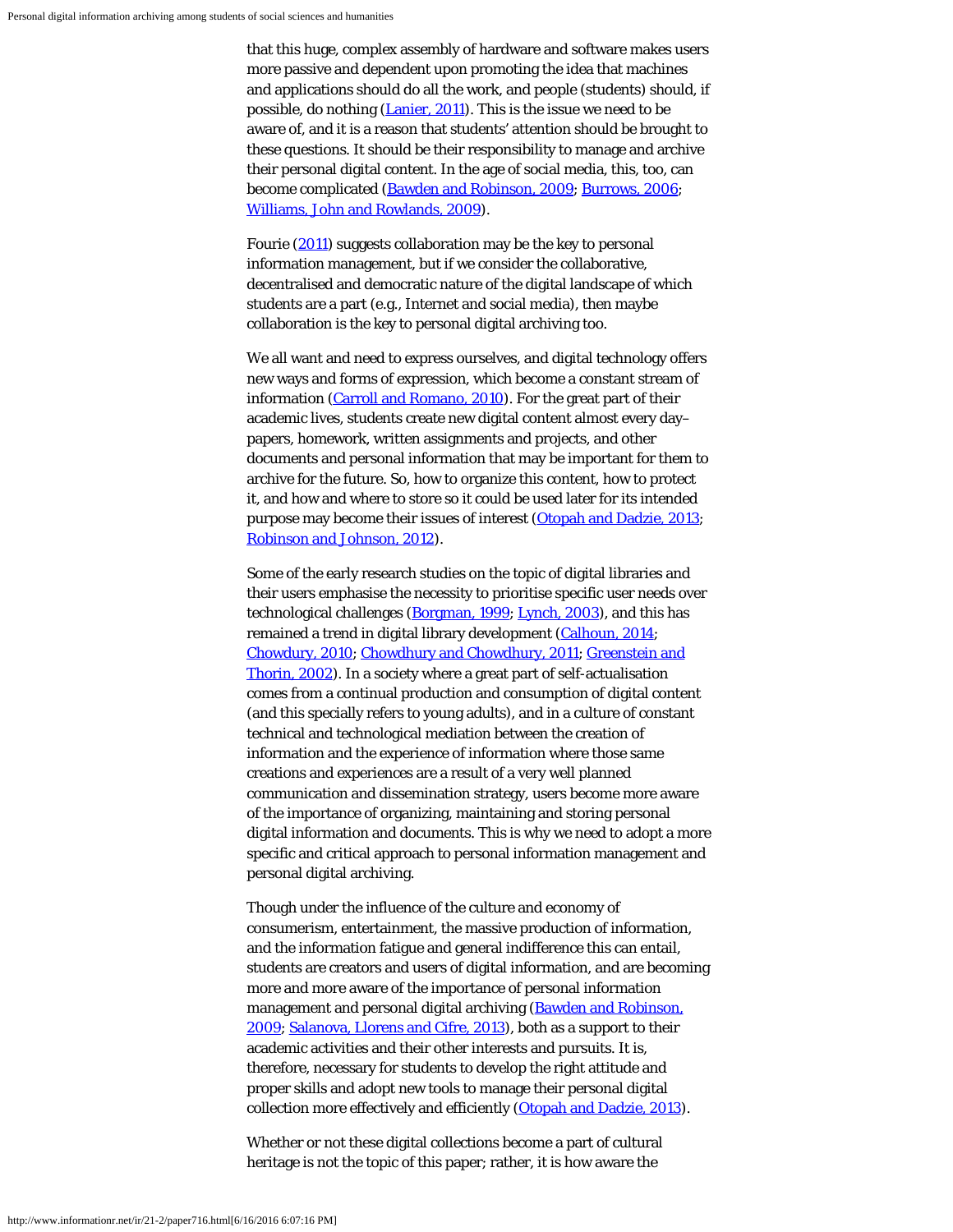students are of all the means, opportunities, threats and risks they can or may encounter while taking care of their digital heritage. To empower them with knowledge on how to manage and care for their digital data and documents means to ensure the survival of those data and documents.

The aim of this paper was defined bearing in mind all the above discussed interactions between young adults in their social milieu, and technology and information consumption, as well as the role of personal information management in it. So the aim of this paper is to explore the habits and activities of humanities and social sciences students when they are managing their personal digital information and to identify all the areas where some more improvement is needed. This issue can be tackled from many different angles and it can be studied on variety of samples (respondents of different age, profession, education level, sex, etc). The following literature review, although it is not exhaustive, was written to identify approaches taken to researching personal information management and archiving practices, and establish links with potentially similar previous studies, thus providing theoretical background for the presented study.

#### **Literature review**

Personal digital archiving and personal information management have become increasingly popular topics in recent professional literature. Although this paper started from a position that personal digital archiving is an important issue within the field of managing, using, preserving and presenting information in the digital environment, the first question that we need to face is: is personal digital archiving really that important? And, consequently: why has it become an issue worth researching? Looking at the prevailing concepts in professional literature sheds light on finding answers to these questions.

The way of organizing and preserving personal collections of documents and data has been researched for decades. From the 1980s onward, it has been receiving growing professional attention with the huge amount of data that are produced and used by individuals in their personal lives as well as the developments in technology that are aiming to help users manage their personal collections ([Malone, 1983](#page-18-0); [Rothenberg, 1995](#page-18-7)). Besides a number of papers that investigate concrete practices connected to personal digital archiving (for example papers presented at Personal Digital Archiving conferences), questioning of conceptual issues related to the topic ([Cushing, 2010](#page-18-0)), and a shift towards methodological and theoretical research background [\(Bergman, 2013\)](#page-18-0) can be noticed. However, as Lynch [\(2013](#page-18-0), p. 1) stated:

*much of it feels like context to the study of personal digital archiving, or external viewings of personal digital archiving from well-established vantage points situated in other disciplinary traditions rather than a direct engagement with the core issues themselves. Personal digital archiving as a field of study still demands clear definition and delineation.*

Chowdhury [\(2010](#page-18-0)), for example, raises a question of a paradigm shift 'in our habits of the creation, distribution and use of information' concluding that

*Yes, most users have changed their habits to a great*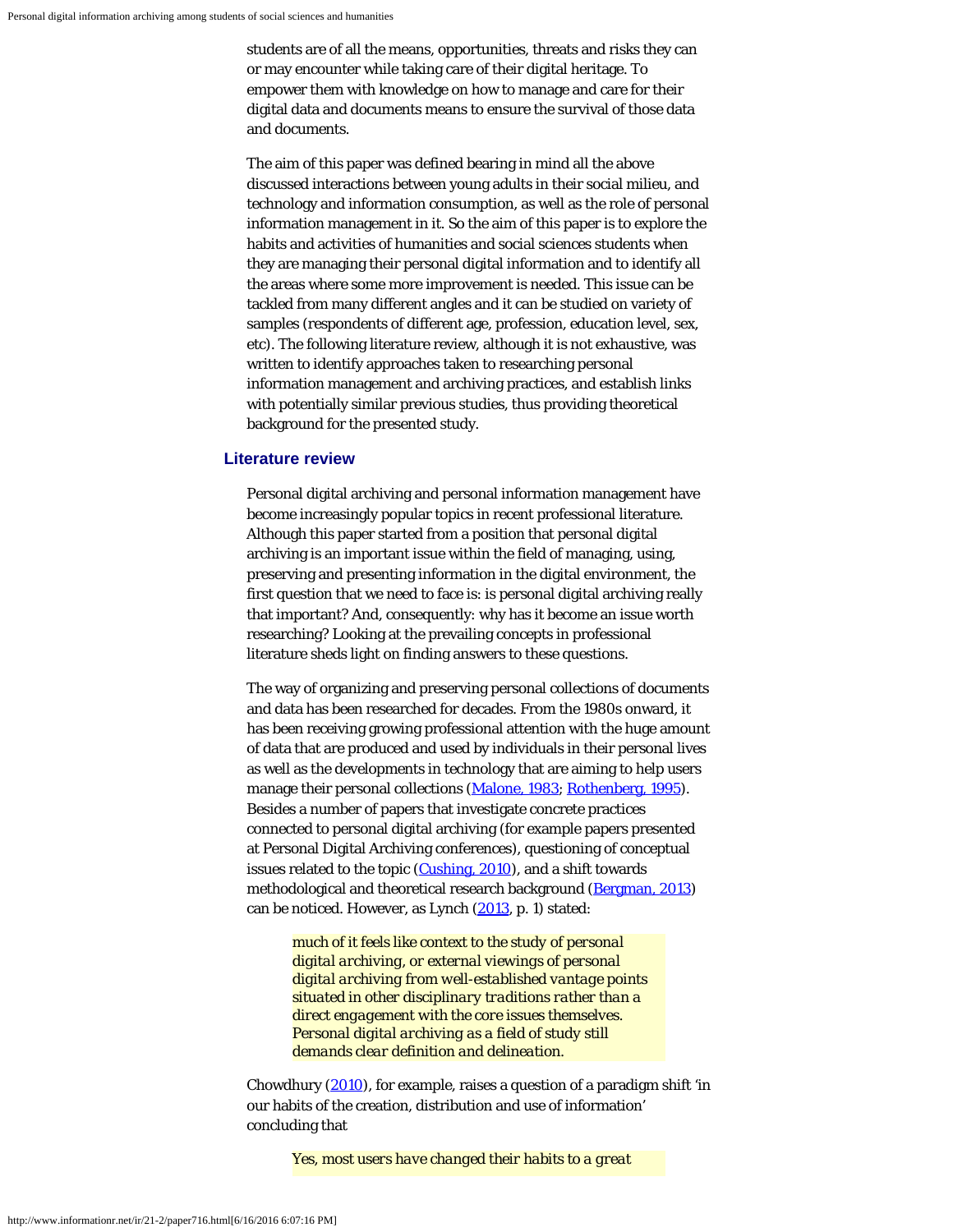*extent in the way they access and use information in the digital world; and no, in the sense that content producers (i.e., publishers, database service providers, etc.) perhaps are still following the same paradigm of content creation and distribution or are trying to replicate the old practices within the context of the digital world, without taking any revolutionary steps and breaking away from the old practices of content creation distribution and access'. ([Chowdhury, 2010,](#page-18-0) p. 208)*

And as Beagrie ([2006,](#page-18-0) p. 13) predicted:

*awareness of the curation issues that may surround personal digital collections and information is by no means widespread, but it is an area which seems very likely to grow and have increasing impact in years to come.*

Some key concepts and challenges in personal information management have been identified by Marshall ([2007](#page-18-0), [2008a](#page-18-0), [2008b](#page-18-0)) and other authors ([Huvila, Eriksen, Häusner and Jansson, 2014;](#page-18-0) [Reyes, 2013](#page-18-8); [Williams, John and Rowlands, 2009\)](#page-18-3), and were later discussed in relation to different fields of a profession. For example, Cushing[\(2010](#page-18-0)) discusses conceptual positioning of the topic within the archival and personal information management communities and relations between them. And notably, Bergman [\(2013](#page-18-0)) identifies variables and groups them into categories to facilitate more coherent future research on the topic, and raises methodological issues, noting a prevalence of a qualitative methodological approach with results described in narrative terms.

Several authors have stressed the need to take into account personal information management research findings when developing library and archival services, but also technology in general (**Bruce**, Jones and [Dumais, 2004](#page-18-0); [Burrows, 2006](#page-18-0); [Fourie, 2011;](#page-18-0) [Fourie, 2012; Karanikolas](#page-18-0) [and Skourlas, 2014](#page-18-0); [Tsai, Ke, McGarry and Lin, 2015](#page-18-9)). University students are often a targeted research sample, and conclusions often point to the need for education and instruction on personal information management issues, both on methods and understanding the rationale behind the process ([Aghakhani, Lagzian and Hazarika, 2013](#page-18-0); [Otopah](#page-18-4) [and Dadzie, 2013;](#page-18-4) [Robinson and Johnson, 2012](#page-18-5)). However, Gwizdka and Chignell [\(2007](#page-18-0), p. 207) note that,

> *even people who have quite similar profiles with respect to jobs and demographics can exhibit huge observable difference in PIM-related behaviours, their choice of strategy and their preference in tools*

which adds to the complexity of research process. It can be concluded that regardless of the group of individuals whose personal information management behaviour is studied, awareness and education come to the surface in the end. To use the words of Roland and Bawden [\(2012](#page-18-10), p. 21):

> *it is therefore vital to highlight the issue and emphasise education. Indeed, all respondents were unanimous on the importance of education and believed that more education and training on these issues was paramount, beginning in schools, and not restricted to technical areas: it should form part of the learning of literacy or*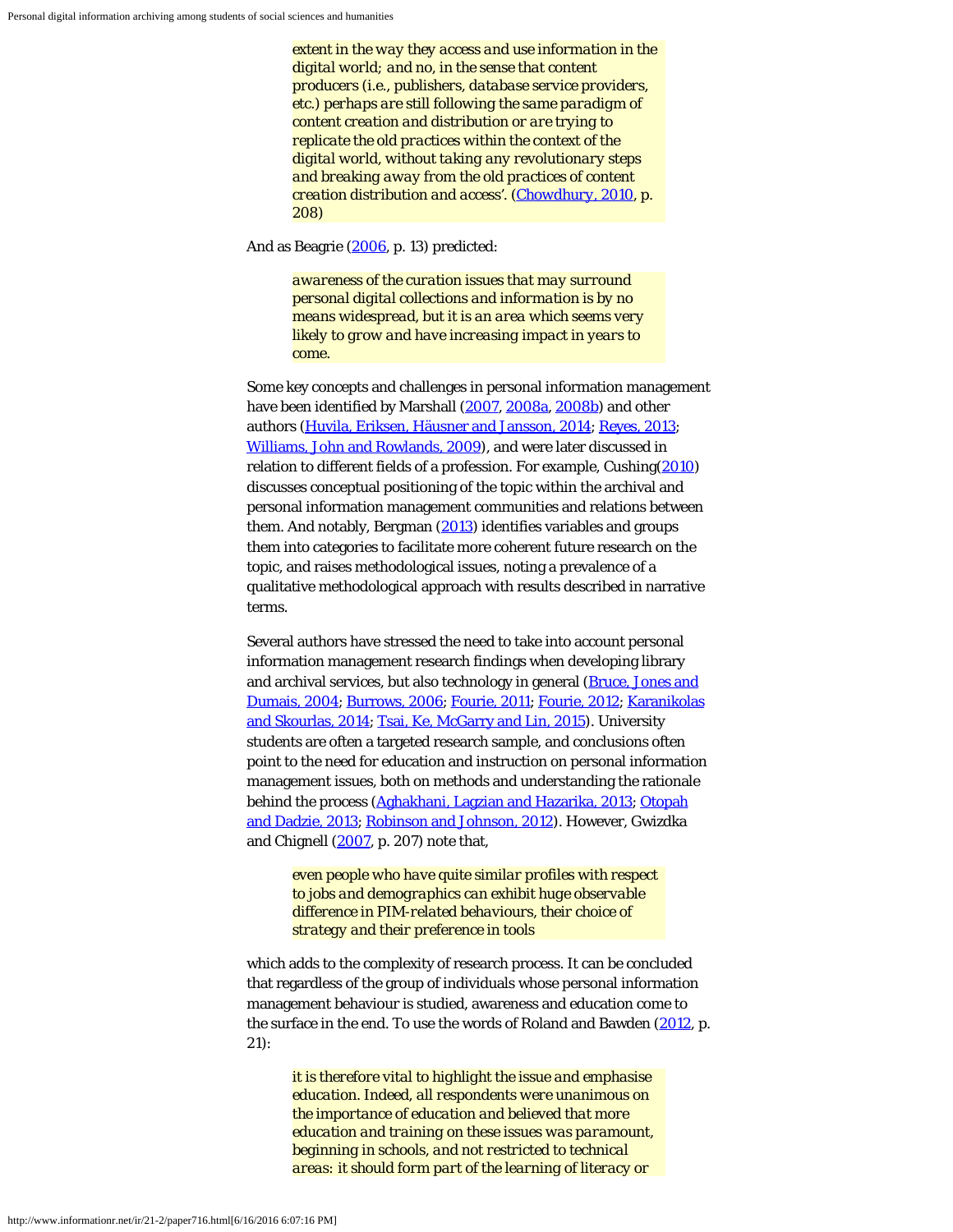#### *life skills.*

A case study conducted on Swedish graduate students was reported by Huvila *et al.* ([2014](#page-18-0)) that investigated personal management of scholarly articles to understand how students archive and manage their personal digital information. Another, earlier, project [\(Williams, Rowlands, Dean](#page-18-2) [and John, 2008](#page-18-2)) partially dealt with digital preservation practices of researchers and PhD students of two Universities in Bristol and London. This paper takes a somewhat different approach and brings results regarding broader issues of personal digital management and archiving issues among students of social sciences and humanities. Although it does investigate personal digital archiving practices, it is also highly focused on awareness and attitudes that influence the degree to which students seriously and willingly devote to the archiving process. The research has taken into account attitudes that Marshall [\(2007](#page-18-0)) refers to as technological optimism and radical ephemeralism. To paraphrase, people seem to put a great deal of faith into technology and its development as the means to ensure accessibility and authenticity of our personal digital belongings, which in turn justifies them from seeing the need to put much effort into it. At the same time, the idea that the loss of data and documents induced by digital disasters happens to everyone and is inevitable seems to be deeply rooted into people's attitudes and subconscious ([Tu, Yuan, Archer, 2014](#page-18-11)). Another research this paper builds upon is the exploration of personal digital information archiving methods by Marčetić [\(2015](#page-18-0)). It has regarded students as data creators as well, but has focused specifically on information science students in Croatia. The main conclusions were that the students of higher levels of education (namely graduate over undergraduate students) are more likely to make attempts and undertake concrete actions of organizing their digital contents of a personal nature, and that those students that have already taken classes regarding the issue of digital preservation do not only show more organizational skills than those that have not, but are also more likely to claim the subject of personal digital information archiving to be an important issue. Drawing from the same source, the question of information fatigue and its widespread presence that was established among the participants of the mentioned study was also taken into account. Finally, this paper wishes to raise a question of the value of preserving personal data and documents. For centuries, the heritage community nourished the sentiment and the act of responsibility for preserving collective heritage. According to Kim [\(2013](#page-18-0)), the value of documents created by individuals is becoming increasingly apparent, and with that each individual becomes a central unit of social action [\(Kim, 2013](#page-18-0)), which makes rethinking values and responsibilities a necessity. As Lynch [\(2013](#page-18-0), p. 7) pointed out:

*The private becoming public is probably the most poorly understood, almost certainly the most poorly studied, and yet perhaps the most important area within the overall personal digital archiving research agenda. It is central both in understanding the broad nature of the cultural record and personal digital archiving specifically, because it focuses on the connecting pathways between one and the other.*

## **Aim and purpose of the study**

The aim of the study was to explore habits and practices of personal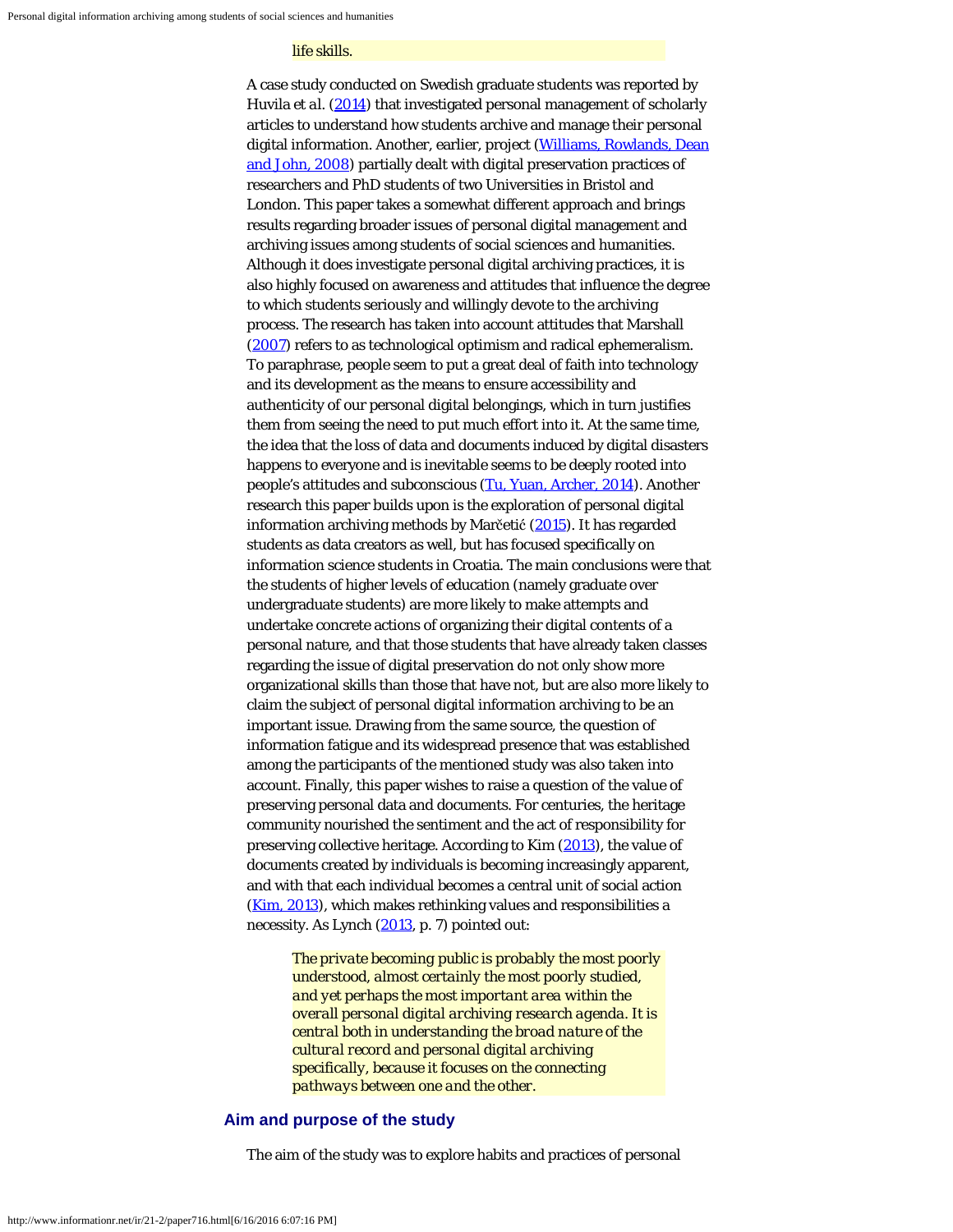digital information archiving among students of social sciences and humanities to answer the following research questions:

- What are the attitudes of students towards organizing and safekeeping of digital documents that they create in everyday life?
- What is the role of digital archiving practice in students' information management?
- How do students organize and preserve digital data and documents?

The hypothesis that students are aware of the need to actively engage in preserving their digital documents but do not practise it as a planned or regular activity was the starting point of this descriptive study. It is an elaboration of the previously conducted study on personal digital archiving practices among students of information sciences in Croatia [\(Mar](#page-18-0)[č](#page-18-0)[eti](#page-18-0)[ć](#page-18-0)[, 2015\)](#page-18-0), using the same methodology that would allow comparison of the gained results.

## **Methodology**

The survey was conducted using an online questionnaire that was distributed to faculties and departments of humanities and social sciences in six Croatian universities (Osijek, Zagreb, Rijeka, Zadar, Split, Pula) and through social networks aiming to reach desired populations of undergraduate and graduate students of diverse study programmes within the humanities and social sciences. Belonging to a population of mainly 18 to 23 years of age, students use and produce information in digital format extensively, on many different devices, and they are engaged in communicating through many different media and platforms. It was presumed that they create and use larger amount of different digital data and documents both in the professional part of their lives for the purpose of their studies, and for satisfying personal information needs and entertainment. The humanities and social science students were chosen because they are educated to work mainly in a social and cultural heritage sector. Therefore, we presumed that in their future work, these students will be either creating or managing content with the potential heritage value.

The questionnaire consisted of twenty questions (i.e., multiple-choice or open-ended) related to general information about respondents, digital data and collection management practices, practices of organizing, migrating and backing up digital data and documents, practices and attitudes towards using cloud services and social platforms for storing data, and the feeling of information fatigue related to the amount of digital data created in everyday life. SPSS software was used for quantitative analyses of the data.

## **Results**

#### **General information about respondents**

Two hundred and twenty-seven completed questionnaires were returned from four Croatian universities (i.e., Zagreb, Osijek, Rijeka and Zadar), 82.4% (N=187) being completed by female and 17.6% (N=40) by male respondents. In terms of students' programmes, 30.8% (N=70) respondents studied languages (i.e., Croatian and foreign), while for the rest of the sample, it was impossible to group students into specific categories because students at the faculties of humanities and social sciences often study two parallel study programmes. The sample,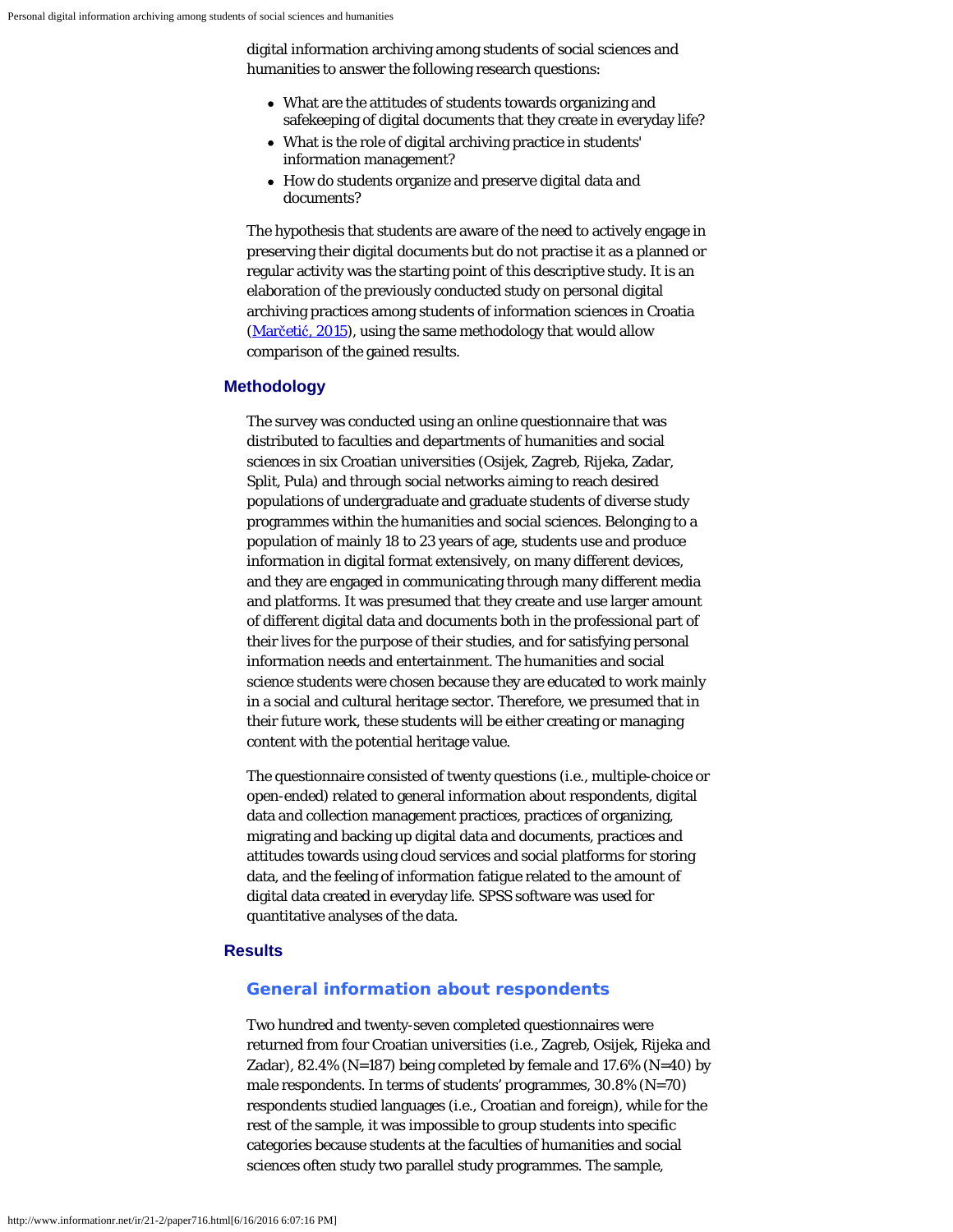however, included students who studied the following programmes: history, pedagogy, sociology, psychology, philosophy, ethnography, cultural studies, cultural anthropology, geography, art history, archaeology and media studies. Table 1 shows respondents according to the year of the study programme, where 59% (N=134) of respondents were studying at the undergraduate level and 41% (N=93) were at the graduate level.

|          | Undergraduate level       | <b>Graduate level</b> |
|----------|---------------------------|-----------------------|
| 1st year | 19.8% (N=45) 1st year     | $17.2\%$ (N=39)       |
| 2nd year | 17.6% ( $N=40$ ) 2nd year | $23.8\%$ (N=54)       |
| 3rd year | $21.6\%$ (N=49)           |                       |

**Table 1: Level and the year of the study programme**

Participants were asked to give their level of agreement to the statement that taking care of digital documents in their personal collections was important. The majority agreed with the statement [including 60.4% (N=137) that agreed and 30.4% (N=69) that rather agreed]. A smaller number of 8.4% (N=19) neither agreed nor disagreed, while only two respondents disagreed. When asked about the level of agreement to the statement that they put an effort into organizing personal digital belongings, again, the majority agreed [57.7% (N=131) agreed and 30.8% (N=70) rather agree], 8.8% (N=20) neither agreed nor disagreed, while six respondents disagreed.

## **Migration and data management**

The following set of questions related to procedures and practices that students employed on their digital documents and collections. When it comes to managing digital files, prevailing practice was to check saved data when needed or occasionally, if it is important, although a significant number of respondents regularly checked data they find important (Table 2).

| <b>Checking habit</b>                                                   | Percentage<br>(frequency) |
|-------------------------------------------------------------------------|---------------------------|
| I regularly check all the data once<br>saved.                           | $7.9\%$ (N=18)            |
| I regularly check the data once saved<br>only if I find them important. | $18.5\%$ (N=42)           |
| I occasionally check the data once<br>saved if I find them important.   | 33.9% $(N=77)$            |
| I only check saved data when I need<br>them.                            | $39.6\%$ (N=90)           |

**Table 2: Digital data and collection management**

More than a half of the respondents practised data migration only with the most important documents. However, the other half of responses was almost equally distributed among those respondents that migrate entire content from old media, those that migrate documents randomly, without any criteria and those that do not consider it important at all (Table 3). Several respondents gave similar comments to this question, such as: *'I do plan to migrate but I never actually do it'*. One person said that s/he keeps all the old media and the appropriate readers.

| <b>Migration practice</b>                                 | Percentage<br>(frequency) |
|-----------------------------------------------------------|---------------------------|
| I strive to migrate the entire content<br>from old media. | $17.2\%$ (N=39)           |
|                                                           |                           |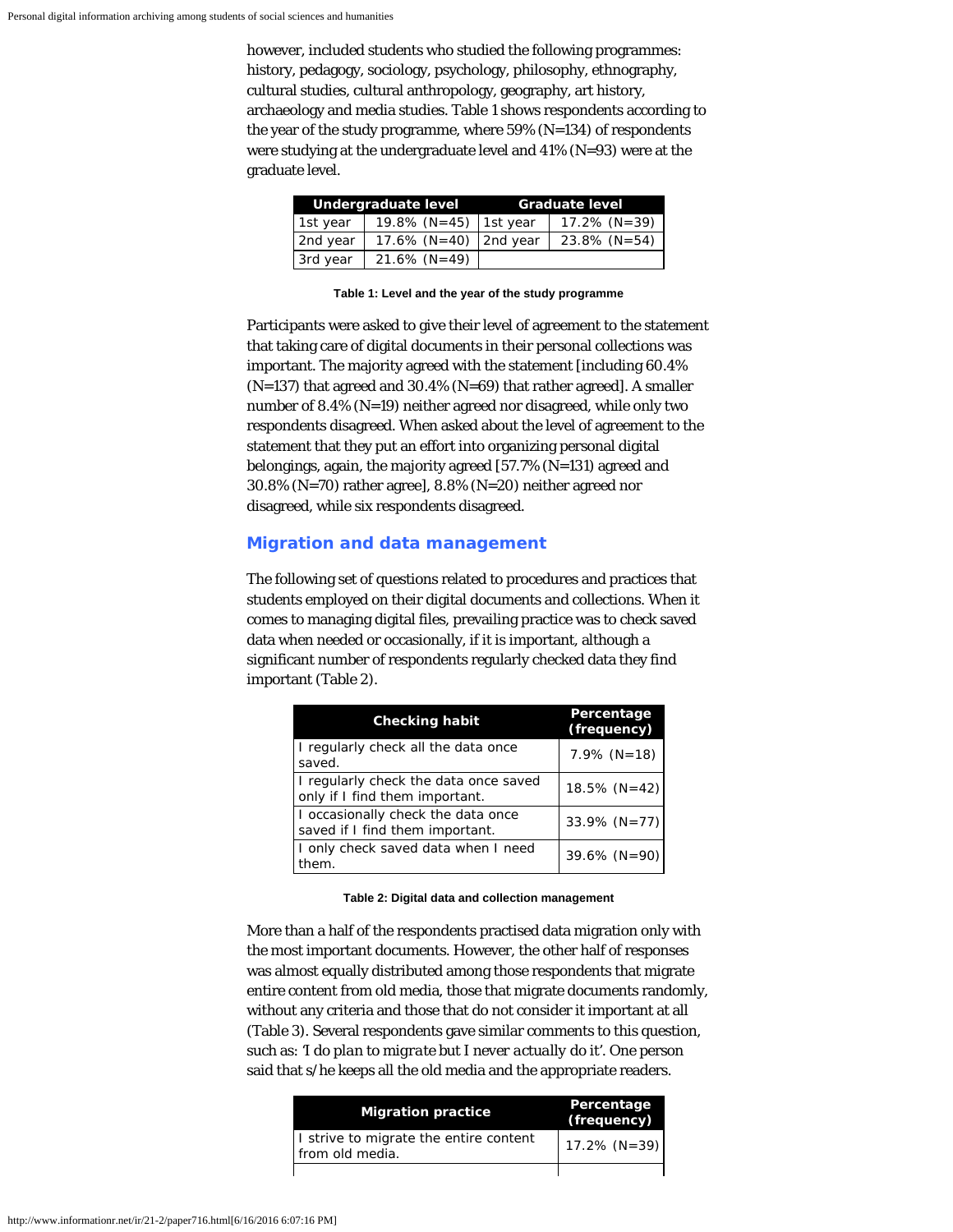| I only practise data migration with the<br>most important documents. | 53.3%<br>$(N=121)$ |
|----------------------------------------------------------------------|--------------------|
| I migrate documents randomly, without<br>any criteria.               | $15.4\%$ (N=35)    |
| No, I do not consider it important.                                  | $11.5\%$ (N=26)    |
| Other                                                                | $N = 6$            |

#### **Table 3: The practices of migrating digital data**

A multiple-choice question was asked on backup strategies. The most often applied strategy was backing up only official documents, followed by backing up all personal documents, backing up randomly and sometimes, and not feeling the need for it at all (Table 4).

| <b>Backup practice</b>                          | Percentage<br>(frequency) |
|-------------------------------------------------|---------------------------|
| I only backup official documents.               | 43.6% ( $N = 99$ )        |
| I backup all my personal<br>documents.          | $33.5\%$ (N=76)           |
| I only backup my personal photos<br>and videos. | $6.6\%$ (N=15)            |
| I backup e-mails.                               | $0.9\%$ (N=2)             |
| I backup all my content.                        | $6.6\%$ (N=15)            |
| I create backup sometimes,<br>randomly.         | $26\%$ (N=59)             |
| No, I have no need for it.                      | $26\%$ (N=59)             |

#### **Table 4: Backup**

## **Cloud services**

When asked about their attitude towards the reliability of cloud services for storing documents, 63.9% (N=145) answered affirmatively, while 36.1% (N=82) answered negatively. When asked to elaborate why they do not think that cloud services are reliable for storing documents, participants gave comments related mostly to:

- the feeling of fear (i.e., fear of hacking and illegal access, fear of visibility of personal data to other people, fear of losing personal control, fear of lacking Internet access when they wish to access documents in a cloud, fear of service providers shutting down, fear of forgetting passwords)
- lack of trust in service providers and their ability to protect personal data
- incompatibility among different devices, browsers and programmes
- being unfamiliar with or not having enough experience with cloud services
- having previous bad experiences (e.g., hacked profiles, missing documents, etc.)

Several participants indicated that they use cloud storage as a shortterm strategy only, or only when they need to access it on some other physical location besides at home. One participant stated, *'I do not wish to use cloud services for storing my documents because cloud services are not stable, long-term nor everlasting'*. Another said

> *I consider cloud services neither reliable nor unreliable since I don't have experience with them. I believe that lack of trust in new things is a natural human condition, especially if there is a good enough alternative for safekeeping digital documents. Even if it is reliable, it seems to me less reliable than what I had as a*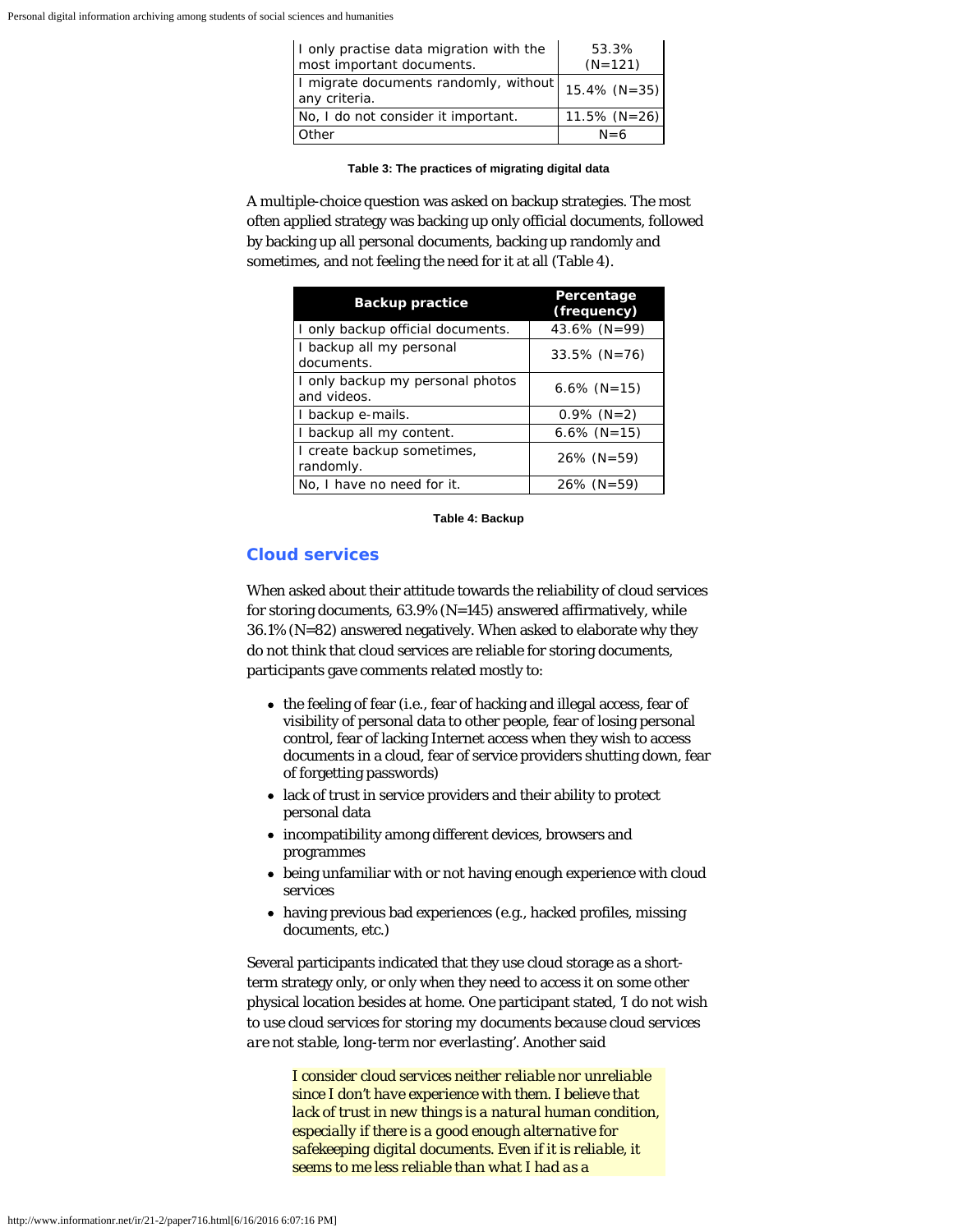*preservation option so far, although it might be more practical.*

Participants gave the following answers to an open-ended question on factors influencing the choice of cloud services for those using them:

- storage capacity
- free of charge service
- familiarity or popularity of service provider
- recommendation by a friend
- positive user critics and reviews
- upload speed
- simplicity and good organization of user interface
- other connected service (e.g., Gmail account for e-mail and other Google services, ability to connect and update data from all personal devices, etc.)
- no commercials and other disruptive links
- ability to share content
- security and reliability

One respondent said that s/he makes a choice depending on the type of data (e.g., one cloud service for personal documents and another for official documents), while another one indicated that s/he relies on automatic options for cloud backup that are set on his/her mobile device.

## **Organizing practices**

Participants were asked several multiple-choice questions regarding the actions they take to organize their digital documents. General organizing practices (Table 5) show that organization in folders is done by almost all respondents. Significantly, more than one half of the respondents describe their documents by adding metadata, followed by separating formal from informal data. Only two participants use some sort of tool for organizing documents. (Zotero was indicated as one, and Dropbox and Drive were also considered as tools). One interesting comment was given on visual organization practice, which was by sorting folders on a desktop.

| <b>Practice</b>                            | Percentage<br>(frequency) |
|--------------------------------------------|---------------------------|
| Organizing in folders                      | $97.4\%$ (N=221)          |
| Adding metadata                            | $53.3\%$ (N=121)          |
| By separating formal from<br>informal data | $38.3\%$ (N=87)           |
| Using a tool                               | $0.9\%$ (N=2)             |
| Other                                      | $N = 5$                   |

#### **Table 5: General organizing practices**

When it comes to a more extensive description of folder organization practices, participants apply sorting by importance and by document type as the most common strategies, followed by alphabetic and daterelated organization strategies (Table 5.1).

| Organizing method | Percentage (frequency) |
|-------------------|------------------------|
| By date           | $18.5\%$ (N=42)        |
| By document type  | $50.2\%$ (N=114)       |
| By importance     | $67\%$ (N=152)         |
| Alphabetic        | $36.6\%$ (N=83)        |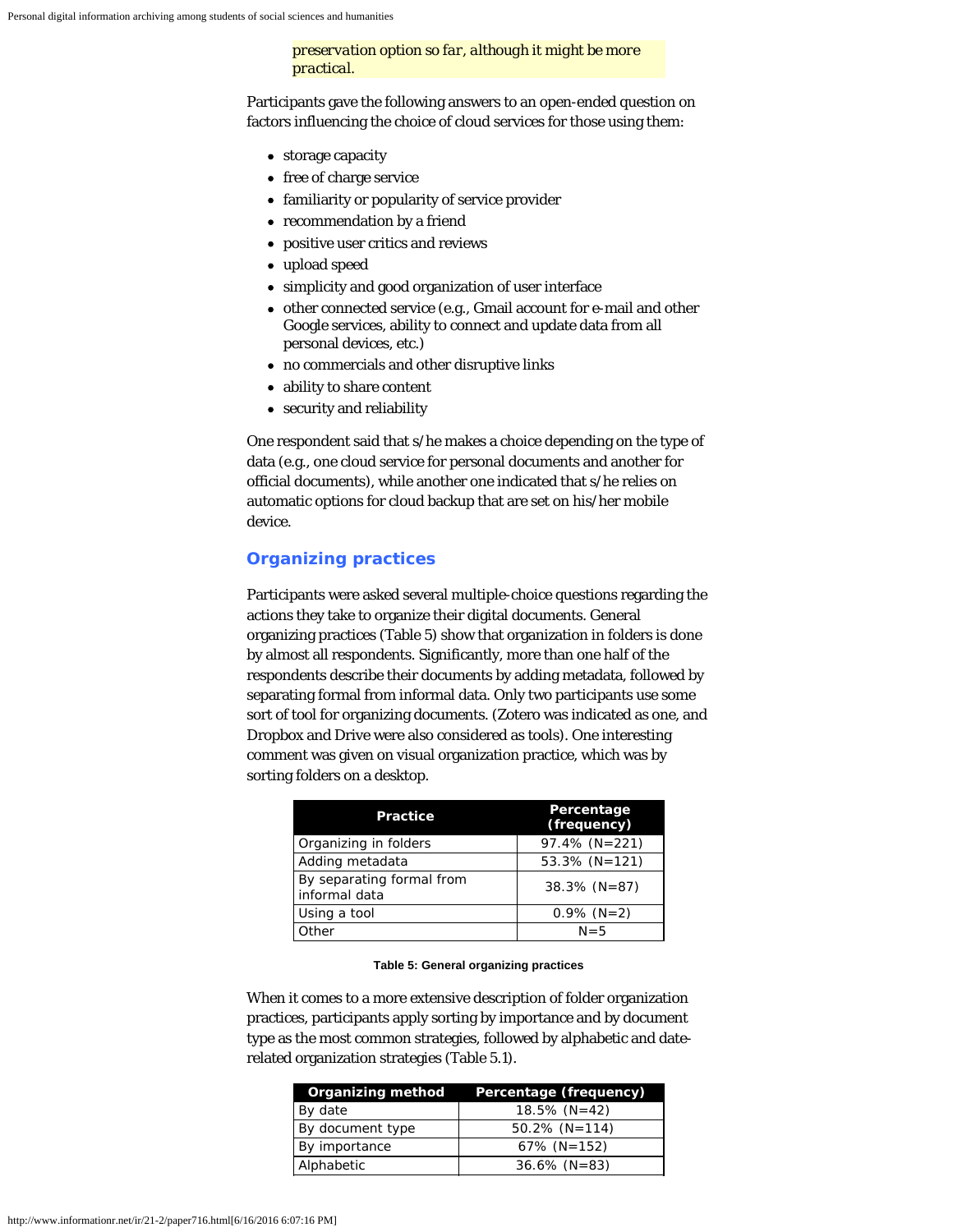| Enumerative | $5.3\%$ (N=12) |
|-------------|----------------|
| Other       | $N = 7$        |

#### **Table 5.1: Organizing in folders**

Additional comments were given by several respondents that they also organize by subject or categories (e.g., high school, faculty, fun); by faculty courses; hierarchically from broader to narrower; and by hard disk partitions (e.g., C for programmes; D for games, films and documents; E for backup).

Results that are presented in Table 6 show digital management actions that are done on two types of data and documents: those that participants think they might need again and the content downloaded from the Internet that are actually copyright protected. Saving both kinds of content on a personal computer is the most common action done by the majority of participants. Strategies for ensuring access to files that participants will use again also include e-mailing, making several copies and saving them to different devices, saving to a cloud and adding bookmarks or pins in a browser. A quarter of respondents created hard copies by printing files that they might use again. Besides saving copyrighted content downloaded from the Internet to a personal computer or saving several copies to different devices, respondents also practised creating bookmarks, pinning in the browser and saving to another medium such as CDs and DVDs. Again, one quarter of the respondents simply accessed it online when the need arose. Several respondents added comments implying that they do not use entertainment content on the Internet or that they do not use it again once they've watched and/or read it, so they do not have the need to keep it for later. One respondent added a comment on the ethic issue related to copyrighted content: *'I never break copyright laws -- ever'*.

| Digital data<br>management actions                                                                                     | What do you<br>do with files<br>you think you<br>might need<br>again? | Where do you file<br>copyrighted content<br>you downloaded from<br>the Internet (music,<br>films, books, etc.)? |
|------------------------------------------------------------------------------------------------------------------------|-----------------------------------------------------------------------|-----------------------------------------------------------------------------------------------------------------|
| I file them on my PC.                                                                                                  | 89% (N=202)                                                           | 78% (N=177)                                                                                                     |
| I make several copies<br>and save them to<br>different devices (e.g.,<br>an external hard-drive,<br>another computer). | 37.4%<br>$(N = 85)$                                                   | $15.9\%$ (N=36)                                                                                                 |
| I transfer them to a<br>cloud (e.g., Dropbox).                                                                         | 36.1%<br>$(N=82)$                                                     | $7.9\%$ (N=18)                                                                                                  |
| I bookmark or pin it in<br>my browser.                                                                                 | 35.7%<br>$(N=81)$                                                     | $16.3\%$ (N=37)                                                                                                 |
| I e-mail myself an<br>attachment or the URL.                                                                           | $52\%$ (N=118)                                                        | $9.3\%$ (N=21)                                                                                                  |
| I save the URL to a file<br>on my PC.                                                                                  | 11.9%<br>$(N=27)$                                                     | 4.8% $(N=11)$                                                                                                   |
| I print the hard copy.                                                                                                 | 24.7%<br>$(N=56)$                                                     | $N = 0$                                                                                                         |
| I save them to another<br>medium (CD, DVD,<br>Blue-ray).                                                               | 19.8%<br>$(N=45)$                                                     | $15.4\%$ (N=35)                                                                                                 |
| I copy the most<br>important information to<br>a separate file.                                                        | 25.6%<br>$(N = 58)$                                                   | $N=0$                                                                                                           |
| I save the entire<br>Website to my PC.                                                                                 | 4% $(N=9)$                                                            | $N = 0$                                                                                                         |
| I do not download<br>content from the                                                                                  |                                                                       |                                                                                                                 |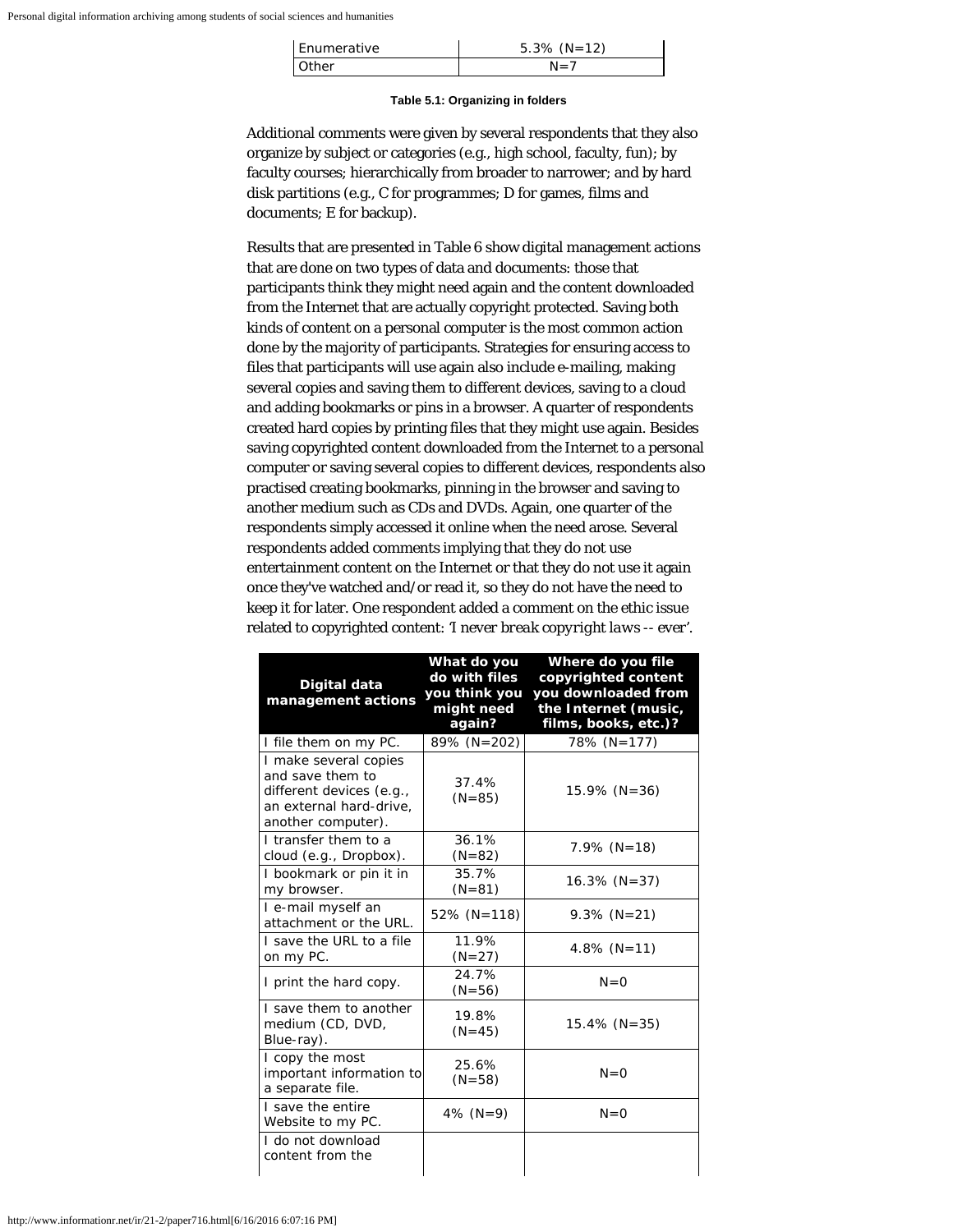| I Internet at all but<br>simply access it online<br>when the need arises. | $N = 0$ | $25.6\%$ (N=58) |
|---------------------------------------------------------------------------|---------|-----------------|
| Other                                                                     | $N = 0$ | $N = 6$         |

**Table 6: Digital data management: comparison**

## **Formats**

A question regarding paying attention to the format when saving documents and the multiple-choice question on the factors influencing the choice of format were asked to determine respondents' awareness of the relation of format and preservation issues. With regard to attention, 52.4% (N=119) of participants said that they pay attention to formats used in data storage, while 47.6% (N=108) do not. Table 7 shows factors influencing format choice where the most dominant factor was familiarity of the format for a certain type of document. Openness of the format was the least considered factor. Additional comments were given, including *'I choose a format that is readable on different devices and operating systems'*; *'I choose formats that can be encrypted'*; *'I choose a format that enables the lowest size of the file'*.

| <b>Format choice</b>                                                                                | Percentage<br>(frequency) |
|-----------------------------------------------------------------------------------------------------|---------------------------|
| I choose the most familiar format for a                                                             | 68.7%                     |
| certain type of document.                                                                           | $(N=156)$                 |
| I choose a format that is automatically                                                             | 31.7%                     |
| offered for a certain type of document.                                                             | $(N=72)$                  |
| I choose a format that I know will allow                                                            | 37%                       |
| long-term accessibility of the document.                                                            | $(N = 84)$                |
| I choose open formats.                                                                              | 10.1%<br>$(N=23)$         |
| I choose a format depending on specific<br>characteristics of documents that I wish to<br>preserve. | 30.4%<br>$(N=69)$         |
| I do not consider the choice of formats                                                             | 11.9%                     |
| important.                                                                                          | $(N=27)$                  |
| Other                                                                                               | $N = 3$                   |

**Table 7: Factors influencing format choice**

## **Social platforms**

In terms of social platforms, 44.5% (N=101) of the respondents do not use social platforms for storing data or documents, 36.6% (N=83) use it only for documents that are not official or formal, and 18.9% (N=43) use it for all documents. Those respondents were asked whether they apply some organizing practices in social platforms. Table 8 shows that they applied organizing in folders or collections, tagging people for organizing pictures and, to some extent, adding descriptions and annotations. Several respondents said that they send messages to their own inbox, and some added that they do not bother with any kind of organizing data on social platforms.

| <b>Organizing principle</b>            | Percentage<br>(frequency) |
|----------------------------------------|---------------------------|
| Organizing in folders<br>(collections) | 44.9% $(N=102)$           |
| By tagging people                      | $30.8\%$ (N=70)           |
| Using hashtags $(\#)$                  | $10.1\%$ (N=23)           |
| Adding descriptions and<br>annotations | $20.7\%$ (N=47)           |
| Other                                  |                           |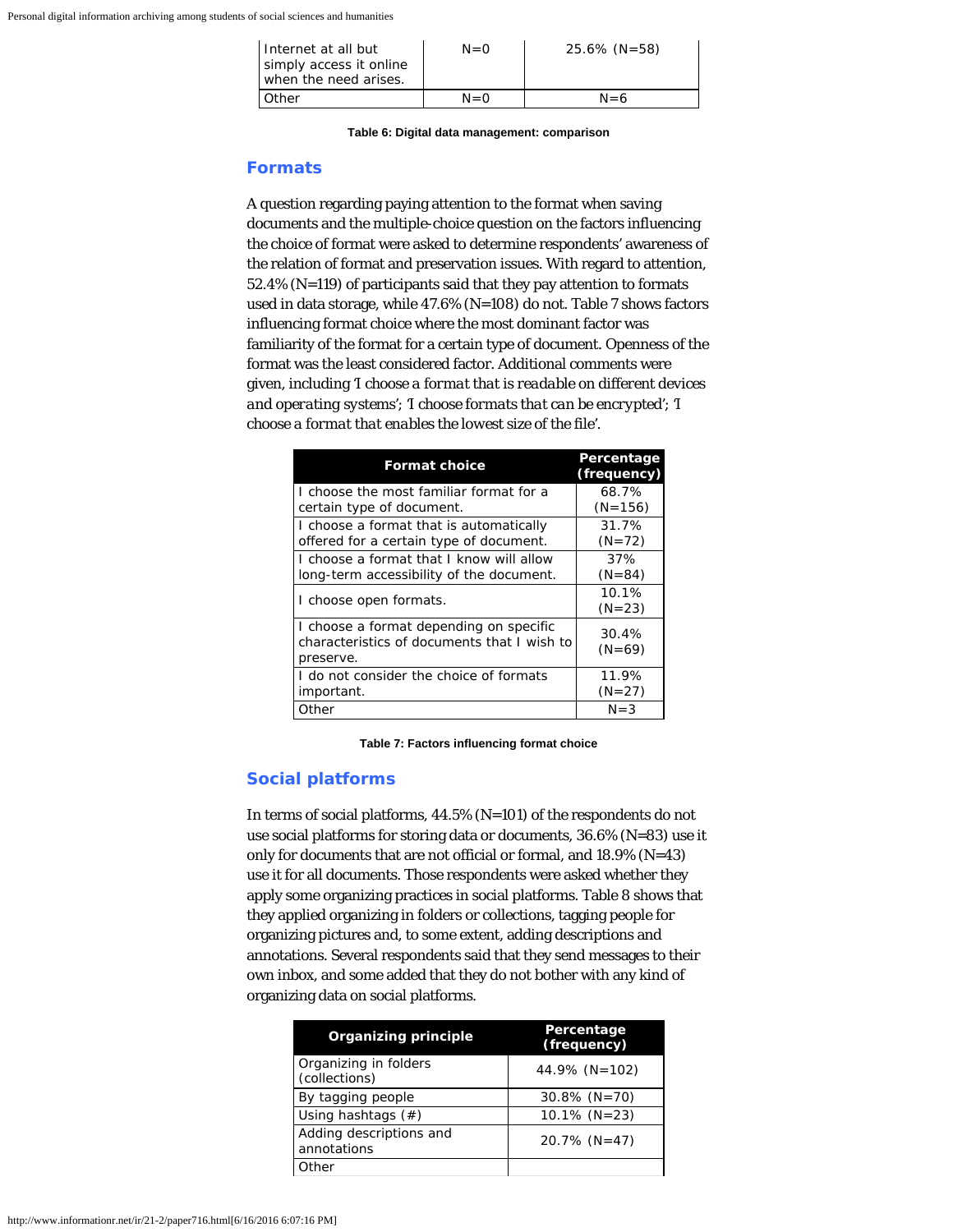#### **Table 8: Organizing in social platforms**

#### **Information fatigue**

The last set of questions was devoted to the feeling of information fatigue caused by creating and handling numerous digital documents in the personal and professional aspects of their lives. The results included the following: 53.3% (N=121) occasionally deleted documents they find irrelevant or not important anymore, 43.6% (N=99) said that they deleted them regularly and  $3.1\%$  (N=7) never deleted them. The feeling of information fatigue caused by numerous information items that one needs to look after in its digital life is recognised by 45.4% (N=103) respondents, while 17.6% (N=40) did not have that feeling. However, 37% (N=84) of respondents did not think about these issues.

#### **Analysis**

Exploring habits and practices of personal digital information archiving among students of social sciences and humanities opens space for discussion on the research questions set at the beginning of this paper:

*What are the attitudes of students towards organizing and safekeeping digital documents that they create in everyday life?*

A high cumulative percentage (90.8%) of those respondents who agreed or rather agreed to the statement that 'taking care of digital documents in personal collections was important' show that respondents have awareness of the importance of managing digital data and documents in being able to access them later. Existence of such awareness is especially important in the light of the fact that students belong to the so called Generation C (a name which was coined by Trendwatching.com in order to describe a generation "of expert produsers who are at the core of the user-led, produsage phenomenon" (Bruns, 2007, p. 6), where C is for content ) that creates and uses a large amount of digital data in everyday life, so employing doctrines of managing and preserving digital documents should become a routine in their professional and personal lives. Again, a high cumulative percentage (88.5%) of those respondents who agreed or rather agreed with the statement that they put in effort into organizing personal digital belongings confirms that existence of awareness is not just a declarative statement but has practical implications.

Interesting are the attitudes towards using cloud services for long-term document storage. About two-thirds of the respondents had a positive perception of cloud services reliability, while one-third did not find them reliable, mainly because of different kinds of fear. Prevailing is the fear of losing privacy over personal data. As many fears come from lack of knowledge or bad experience, these respondents would benefit from promoting cloud services and making more visible to users that continuous efforts are being invested (if they are) into protecting privacy and upgrading cloud services to be able to offer truly long-term storage and access.

*Is personal digital archiving among students a planned activity or just a side-effect of generating content in the digital environment?*

Results show that students plan activities within the preservation process (i.e., checking accessibility of documents, migrating and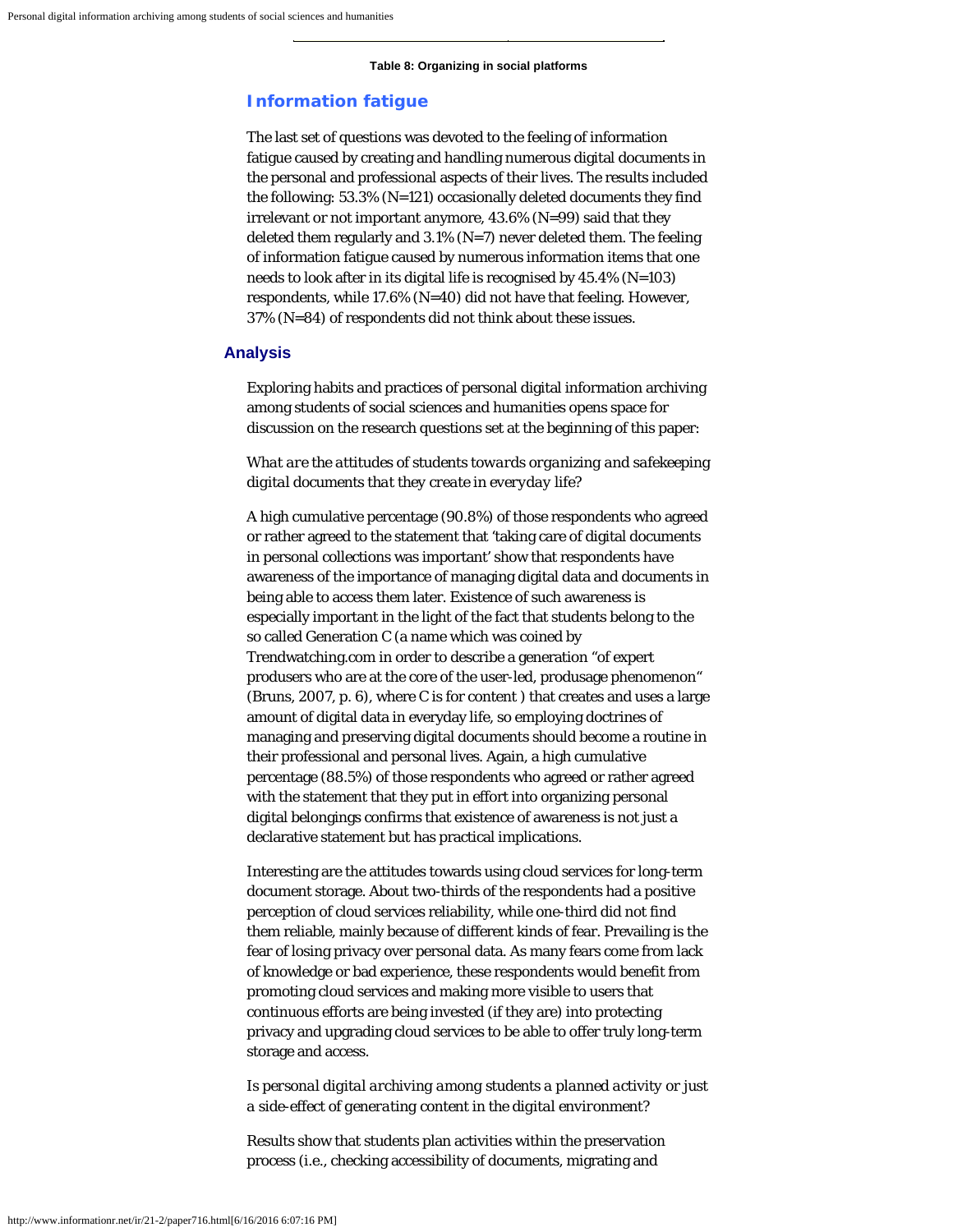backing up) only for those documents they find important, usually those of an official nature, or those they think they might need again. For other data and documents perceived as less important, the preservation process is random and based on occasional need.

Format choice is one of the interesting issues in the planning process. Although formats have a great influence on future accessibility of digital documents, more than two-thirds of the respondents simply chose the most familiar format for a certain type of document. Choosing the right format may help lower the risk of data loss, ensure a higher quality for documents when they are needed or help save valuable memory space. In this context, simply raising awareness of the existence of different choices while saving documents might make a difference. Making the right decision at the very beginning of creating a digital collection of any kind will ensure its accessibility, longevity and integrity.

Since one of the side-effects of generating content in the digital environment is often the feeling of information fatigue, it was interesting to compare the existence of such a feeling with several other practices that respondents employ. Such feelings existed within almost the half of the respondents. As it will be stated later in the text, it is widespread among respondents of all characteristics, regardless of sex, year of study or the effort put into organizing and safekeeping digital documents.

More than half of the respondents occasionally deleted documents they found irrelevant or not important anymore, which indicates that the content is not just generated but also revisited and re-evaluated.

#### *How do students organize and preserve digital data and documents?*

organizing documents in folders is definitely a dominant organizing practice, and it is done by almost all respondents, usually by the criteria of document type and importance. Using tools for organizing documents is, however, very rare, although it can help users to manage their collections in a more structured way.

As for the copyrighted content available on the Internet and used mostly for entertainment, a large percentage of respondents (78%) download them to a personal computer without giving much thought to ethical issues and copyright. This indicates the need for options that allow using, re-accessing and managing personal entertainment collections online, with respect to the copyright. Social platforms, as much as they are becoming an integral part of lives of today's youth, are not often used for keeping or re-accessing documents.

The gathered data was further analysed using SPSS, and it has been concluded that no significant difference exists between the sexes and the feeling of information fatigue. The same rule applies to the effort put into organizing, the level and the year of the student's study programme and the feeling of information fatigue. In other words, the sex, effort put into organization, the level of education in general and awareness on this particular problem do not influence the feeling of information fatigue. Interestingly enough, the year and the level of the study programme do not affect the effort or the level of awareness either.

It has also been concluded, using the cross-tabulation analysis, that the sex differences do not influence the level of awareness regarding the importance of taking care of digital documents in personal collections,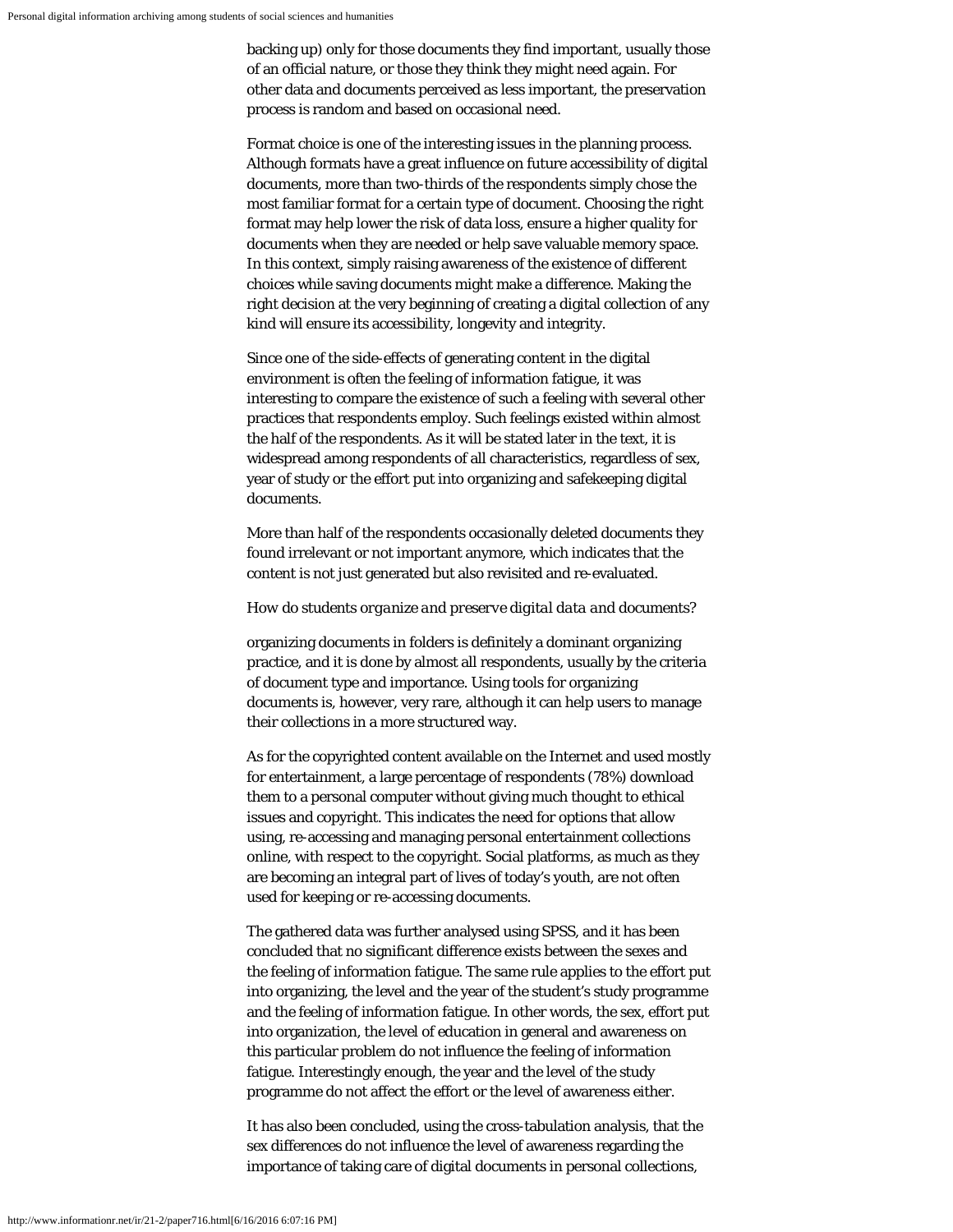and neither did it make any difference to the level of the effort put into organizing personal digital belongings.

#### **Discussion**

The main observation to be made about this study is that the method used for collecting data was an online questionnaire, which makes the sample somewhat straggling and unbalanced. For example, during the analysis of the results by the year of studies, it was impossible to include postgraduate students and those students who only have yet to defend their thesis to graduate, (which is a special category within Croatian system), since there are too few of them for results to be relevant. Another point to be made is that it would be very useful to expand this research in future with a qualitative study in the form of an in-depth interview survey or a series of focus group interviews.

Since this survey continued on the previously conducted one on personal digital archiving practices among students of information sciences in Croatia [\(Mar](#page-18-0)[č](#page-18-0)[eti](#page-18-0)[ć](#page-18-0)[, 2015](#page-18-0)), it is possible to compare findings to some extent. The main difference of these papers is the sample on which the research has been conducted. That is, this paper studies personal digital archiving habits among the students of social sciences and humanities, while the previously conducted research was focused on information science students. It is interesting to point out that a vast majority of all respondents, in both studies, claim to find it important to take care of personal digital documents. However, a higher percentage of respondents agreed with this in the previous study, where the sample focused on information science students (94.5%), than in this one (where 60.4% agreed and 30.4% rather agreed). Similar results are reached when the efforts are compared; 90.9% of information science students agree that they put in the effort to organize their digital documents and collections, while 57.7% respondents of this study agree with that statement fully, and 30.8% agree with it to some extent. Educating about this problem, as this paper aims to assert, is extremely important, as it helps raise awareness on this issue, thus improving the general situation.

Further comparisons among these studies seem to imply that most of the practices and attitudes of this generation apply to both samples. With slight variations, while they all agree on the importance of personal digital archiving, they fall a bit behind in numbers when it comes to specific actions such as data management, migrating backing up content and deleting outdated files and documents. Also, most state that they undertake certain actions more often in relation to the official nature and importance of the data in question, for example back-up, migration and regular check of documents' readability. Again, a somewhat larger percentage (depending on the specific action or question) is noted among the information sciences students, as is only natural. The same applies to the attention given to the format choices.

Another noteworthy conclusion is that a phenomenon of information fatigue is, in the broadest sense, widespread. The feeling of information fatigue (or overload) has been investigated in many studies (usually related to specific disciplines, e.g.. Kaylor [\(2014](#page-18-0)), or related to online learning environment, e.g., Chen, Pedersen and Murphy, [\(2011](#page-18-0))), but not enough within the domain of personal information management to be able to compare the results from this study. In this paper, it has previously been stated that the level of education and the year of the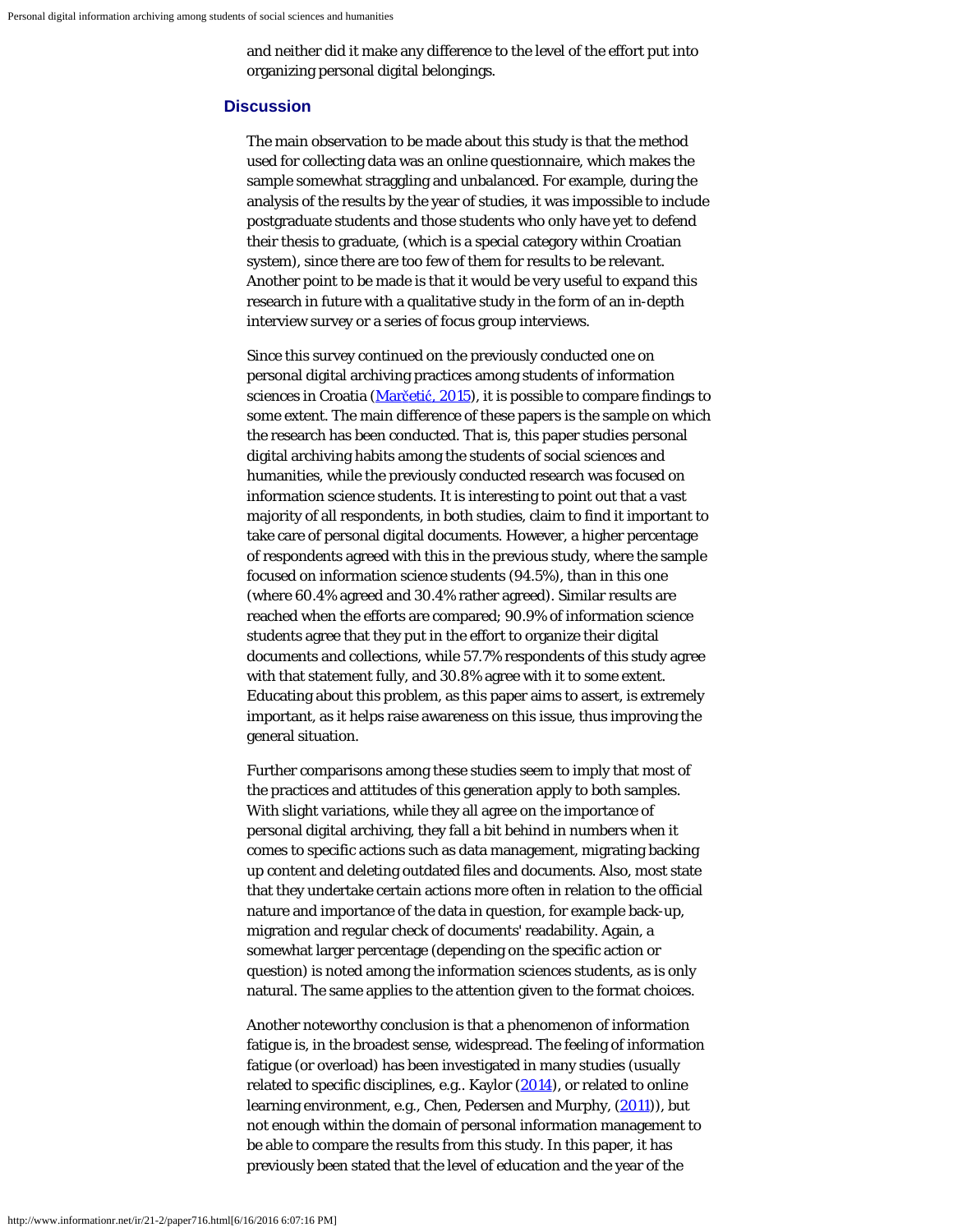study programme did not influence the respondents' opinions regarding this phenomenon. If the results of the previously conducted study, where it has been found that the year of the study programme helps lower the feeling of information fatigue [\(Mar](#page-18-0)[č](#page-18-0)[eti](#page-18-0)[ć](#page-18-0)[, 2015](#page-18-0)), are taken into account, it seems to follow that the level of education in general does not help against this phenomenon, but the level of education on this particular problem does.

Grounding these results and discussion that can be raised about them in previous literature, it can be speculated that some sort of paradigm shift is taking place in the management and interaction with information and can be expected further on as Beagrie [\(2006](#page-18-0)) predicted and Chowdhury [\(2010](#page-18-0)) emphasised calling for a change in the way information and content is created, distributed and accessed. The results of this research are also in accordance with Gwizdka and Chignell [\(2007](#page-18-0)) conclusions that even people of similar characteristics and profiles can have quite different personal information management attitudes and practices. This study shows that it is not so much what people do with their personal documents, but rather how responsible they feel about it or how much they trust technology to ensure accessibility and authenticity of their personal digital belongings, as Marshall [\(2007](#page-18-0)) also stated. Issues of awareness and education are therefore becoming increasingly important as Roland and Bawden [\(2012](#page-18-10)) noticed. That especially relates to the effects that these attitudes have on personal information management behaviour in the context of social networking where users can alter their sharing behaviour based on their preservation expectations [\(Blaha, 2013\)](#page-18-0).

## **Conclusion and future directions**

Our results confirm that students have a positive attitude towards the issues of organization and safekeeping their digital collections, and have partially confirmed the hypothesis that students are aware of the need to actively engage in preserving their digital documents. The problem is that they do not practise it as a planned or regular activity, since they tend to preserve and archive only the most important documents and those they think they might need again.

There is also an issue of information and document formats. Students of humanities and social sciences are not so familiar or do not find the issue of choosing the right format to preserve their digital information important. In the context of rapid aging of technology when there's a pressure to constantly follow up and upgrade, standardisation and dependence to one particular format can produce certain problems, one of them being lock-in syndrome  $(Lanier, 2011)$  $(Lanier, 2011)$  — a problem that can easily increase the time, energy and cost of preservation measures and create different obstacles in preserving and adapting the originals, as well as disrupt successful conversion between formats and access through different systems.

Storing documents as files on a computer, i.e., organizing documents in folders, being a dominant organizing practice amongst students indicates the importance to promote and encourage the usage of specific organizing techniques, like bibliographic metadata, and specific organizing tools and document management systems, particularly when there are those that are free and easy-to-use.

Some of the weak points and limitations in researching this issue is the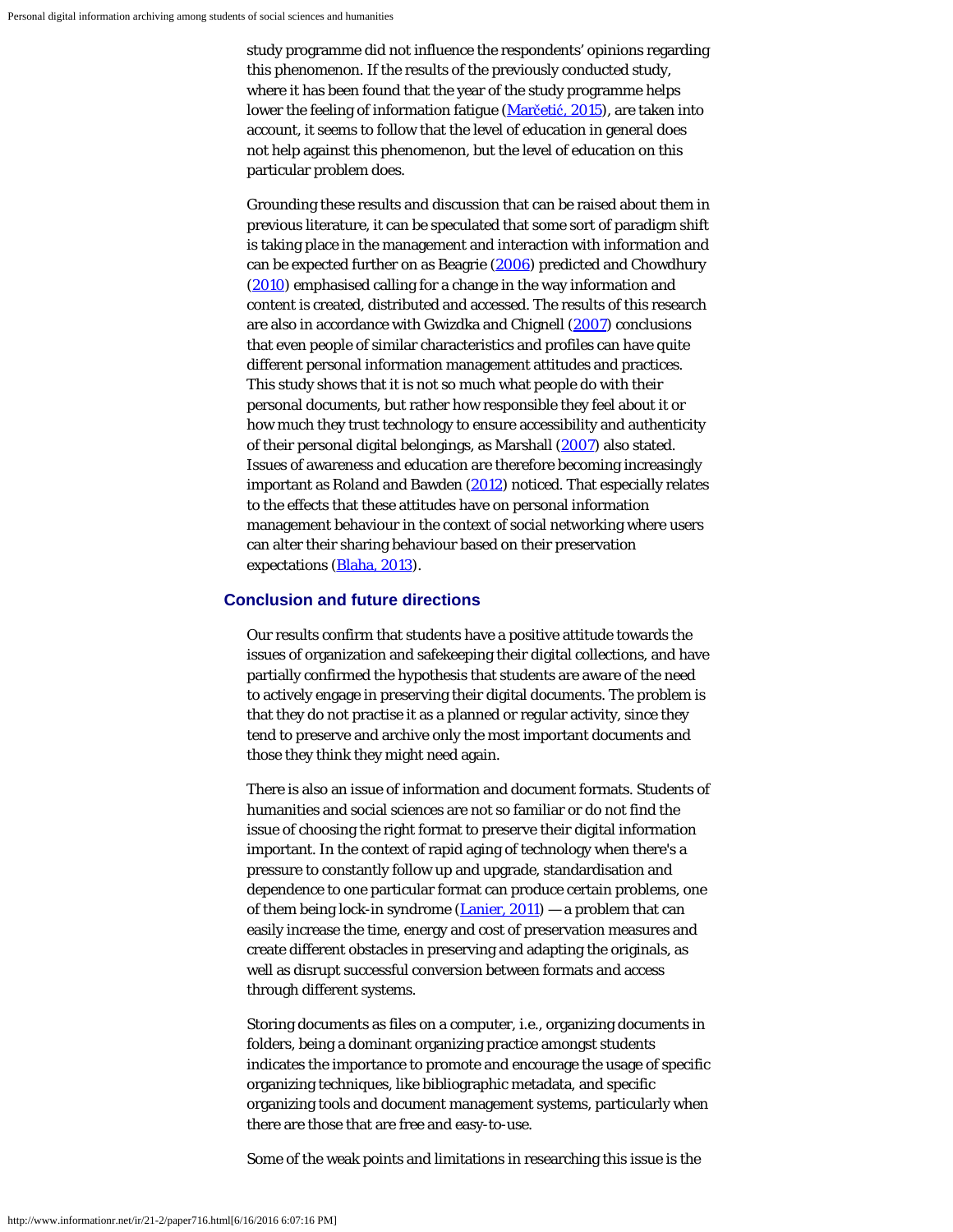fact that it was impossible for us to equally include postgraduate students and students who are in the phase of writing their thesis, since they are outnumbered by graduate students. In addition, it's harder to reach them because they are no longer obliged to participate in faculty activities on a daily basis. Also, only quantitative analysis has been done, which does not provide us with an overall picture. But the results and findings provide a foundation for more comprehensive research as a qualitative study in the form of an in-depth interview or a focus group. In future research it would be interesting to see if and how personal digital information archiving influences students' academic success and how their habits and practices in managing and preserving digital information correspond to their learning habits and practices. And as we mentioned when describing methodology, it would be valuable to examine the differences in managing and preserving the digital data and collections between students from different disciplines.

Digital information, unlike analogue information stored on traditional media, depends on technology that makes it accessible and usable. And since every new technology can create new problems or new issues, students need to be aware of potential threats and risks, especially regarding backing up their digital collections, choosing the right format, creating the right selection criteria, informing themselves about standards and terms of use, overcoming the indifference caused by the information fatigue. In other words, they need to be aware of all the issues that ensure long-term preservation and long-term access to their digital data and documents.

Since respondents are from the field of social sciences and humanities, it is expected that, in the future, they will be engaged in different cultural and educational practices through which they may meet with new questions that need to be answered but also with new opportunities to educate and improve themselves in the field of personal digital archiving, thus becoming more competent in answering the challenges of archival practices that are becoming more obvious in the age of information explosion and exponential growth of technology. More and more are these competencies an integral part of educational and learning process which is why the issue of adopting and constantly developing them becomes crucial for every student.

We can conclude that digital preservation is not something happening only inside the walls of cultural and heritage institutions, but, in terms of personal digital archiving, it becomes a concern of general public too. This is especially the case for those from Generation C whose everyday lives are filled with means and opportunities for generating new digital content. In addition, if the practice shows that individual efforts and activities are not enough, heritage and information institutions can always help us and direct us in the right way.

Therefore, an approach to long-term preservation of digital data and documents is not just a technical and technological issue, but it is also a matter of awareness, attitude, concept, planning and strategy and, finally, politics; not just organizational politics in the context of heritage and information institutions, but the politics of an individual who themself determines, structures and executes their self-archiving activities and practices—from choosing the right format and storage device, through prioritising organizational and managing tasks, to ensuring secure and successful long-term access to their personal digital collections.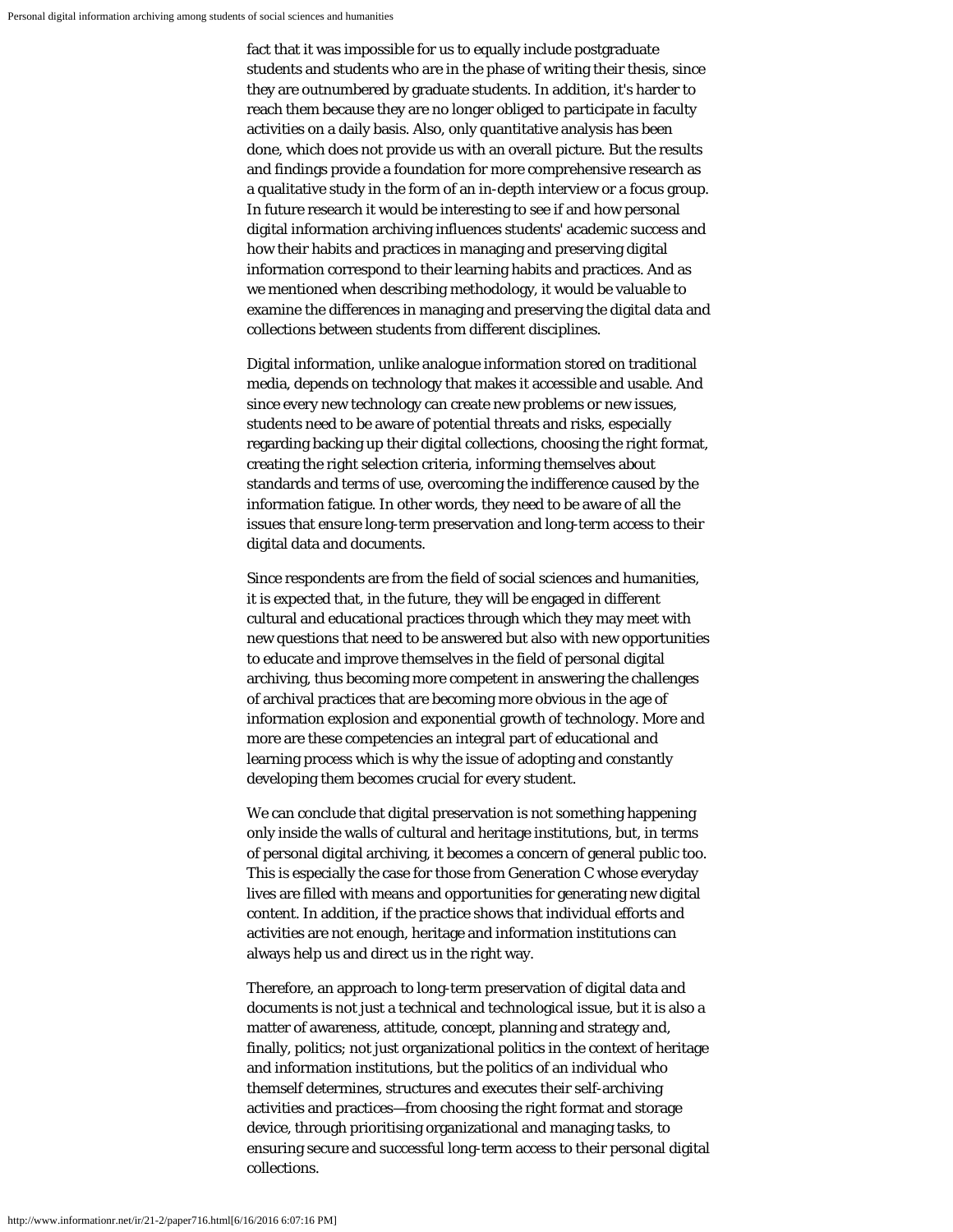## <span id="page-16-0"></span>**About the authors**

**Maja Krtalić** is an assistant professor at the Department of Information Sciences, Faculty of Humanities and Social Sciences, University of Osijek, L. Jaegera 9, 31000 Osijek, Croatia. Her research interests focus on preservation management of cultural heritage and digital preservation. She can be contacted at: [mkrtalic@ffos.hr](mailto:mkrtalic@ffos.hr) **Hana Marčetić** graduated from the Department of Information Sciences at the Faculty of Humanities and Social Sciences in Osijek. Her research interest is in digital preservation, with a specific focus on personal information management and personal digital information archiving. She can be contacted at: [hana.marcetic@gmail.com](mailto:hana.marcetic@gmail.com) **Milijana Mičunović** is a postdoctoral researcher at the Department of Information Sciences, Faculty of Humanities and Social Sciences in Osijek, L. Jaegera 9, 31000 Osijek, Croatia. Her research interests include human technology interaction and cyberanthropology, posthumanism and transhumanism, free and open source culture and philosophy. She can be contacted at: [mmicunov@ffos.hr](mailto:mmicunov@ffos.hr)

## **References**

- Aghakhani, N., Lagzian, F. & Hazarika, B. (2013). The role of personal digital library in supporting research collaboration. *The Electronic Library, 31*(5), 548-560.
- Bawden, D. & Robinson, L. (2009). The dark side of information: overload, anxiety and other paradoxes and pathologies. *Journal of Information Science, 35*(2), 180-191.
- Beagrie, N. (2006). [Digital curation for science, digital libraries, and individuals](http://www.webcitation.org/6hVUAvnZC). *The International Journal of Digital Curation, 1*(1), 316. Retrieved from http://ijdc.net/index.php/ijdc/article/view/6/0 (Archived by WebCite® at http://www.webcitation.org/6hVUAvnZC)
- Bergman, O. (2013). Variables for personal information management research. *ASLIB Proceedings: New Information Perspectives, 65*(5), 464-483.
- Blaha, C. (2013). Preserving Facebook records: subscriber expectations and behavior. *Preservation, Digital Technology & Culture, 42*(3), 115-128.
- Borgman, C. L. (1999). What are digital libraries? Competing visions. *Information Processing & Management, 35*(3), 227-243.
- Bruce, H., Jones, W. & Dumais, S. (2004). [Information behaviour that keeps found things found](http://www.webcitation.org/6MRTtKaZr). *Information Research, 10*(1), paper 207. Retrieved from http://www.informationr.net/ir/10- 1/paper207.html (Archived by WebCite® at http://www.webcitation.org/6MRTtKaZr)
- Bruns, A. (2007). [Produsage, generation C, and their effects on the democratic process](http://www.webcitation.org/6hJGinkH8). In *Proceedings of Media in Transition, 5,*, (7 pages). Cambridge, MA: Massachusetts Institute of Technology. Retrieved from http://eprints.qut.edu.au/7521/1/7521.pdf (Archived by WebCite® at http://www.webcitation.org/6hJGinkH8)
- Burrows, T. (2006). Personal electronic archives: collecting the digital me. *OCLC Systems & Services: International Digital Library Perspectives, 22*(2), 85-88.
- Calhoun, K. (2014). *Exploring digital libraries: foundations, practice, prospects*. London: Facet Publishing.
- Campbell, R., Martin, C. R. & Fabos, B. (2013). *Media & culture: mass communication in a digital age*. Boston, MA: Bedford/St. Martin's.
- Carroll, E. & Romano, J. (2010). *Your digital afterlife: when Facebook, Flickr and Twitter are your estate, what's your legacy?* Berkeley, CA: New Riders.
- Chen, C. Y., Pedersen S. & Murphy, K. L. (2011). [Learners' perceived information overload in online](http://www.webcitation.org/6hVTwi4wQ) [learning via computer-mediated communication](http://www.webcitation.org/6hVTwi4wQ). *Research in Learning Technology, 19*(2), 101-116. Retrieved from

http://www.researchinlearningtechnology.net/index.php/rlt/article/viewFile/10345/11971 (Archived by WebCite® at http://www.webcitation.org/6hVTwi4wQ)

- Chowdhury, G. (2010). From digital libraries to digital preservation research: the importance of users and context. *Journal of Documentation, 66*(2), 207-223.
- Chowdhury, G. & Chowdhury, S. (2011). *Information users and usability in the digital age*. London: Facet Publishing.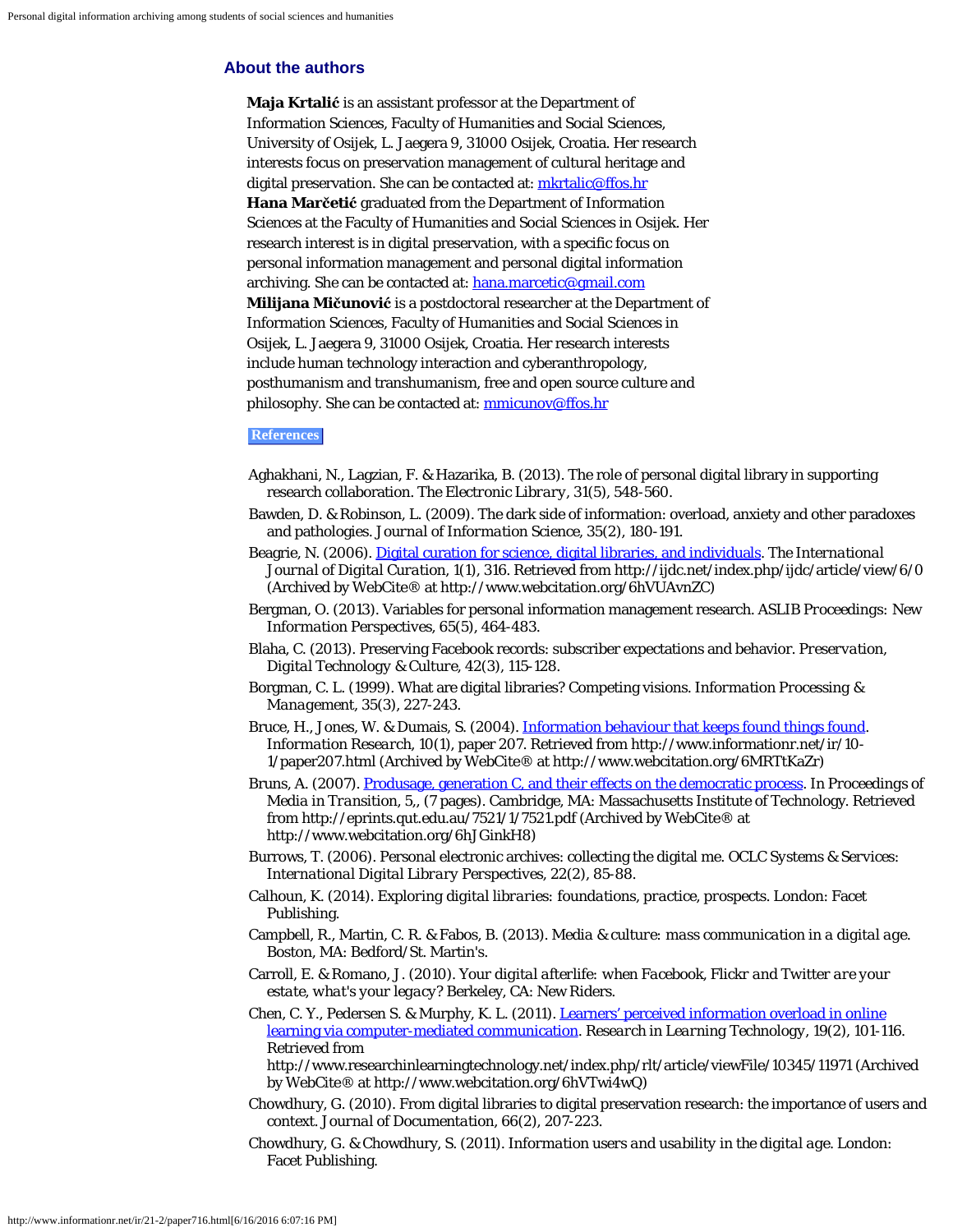- Cushing, A. L. (2010). Highlighting the archives perspective in the personal digital archiving discussion. *Library Hi Tech, 28*(2), 301-312.
- Dolata, U. (2013). *The transformative capacity of new technologies: a theory of socioethical change*. New York, NY: Routledge.
- Fourie, I. (2011). Librarians alert: how can we exploit what is happening with personal information management (PIM), reference management and related issues? *Library Hi Tech, 29*(3), 550-556.
- Fourie, I. (2012). Collaboration and personal information management (PIM). *Library Hi Tech, 30*(1), 186-193.
- Gere, C. (2008). *Digital culture*. London: Reaktion Books.
- Greenstein, D. & Thorin, S.E. (2002). *[The digital library: a biography](http://www.webcitation.org/6gv2TJs3B)*. Washington: Digital Library Federation, Council on Library and Information Resources. Retrieved from http://www.clir.org/pubs/reports/pub109/pub109.pdf (Archived by WebCite® at http://www.webcitation.org/6gv2TJs3B)
- Gwizdka, J. & Chignell, M. H. (2007). [Individual differences in personal information management](http://www.webcitation.org/6gv2c7ONe). In W. Jones and J. Teevan (Eds.) *Personal information management*. (pp. 206-220). Seattle, WA: University of Washington Press. Retrieved from http://eprints.rclis.org/13702/1/2007\_Gwizdka\_Chignell\_ID\_PIM\_book\_Chapter\_authors\_final.pdf (Archived by WebCite® at )
- Huvila, I., Eriksen, J., Häusner, E. & Jansson, I. (2014). [Continuum thinking and the contexts of personal](http://www.webcitation.org/6gv2fCzXM) [information management](http://www.webcitation.org/6gv2fCzXM). *Information Research, 19*(1), paper 604. Retrieved from http://informationr.net/ir/19-1/paper604.html (Archived by WebCite® at http://www.webcitation.org/6gv2fCzXM)
- Karanikolas, N. N. & Skourlas, C. (2014). Personal digital libraries: a self-archiving approach. *Library Review, 63*(6/7), 436-451.
- Kaylor, S. K. (2014). Preventing information overload: cognitive load theory as an instructional framework for teaching pharmacology. *Journal of Nursing Education, 53*(2), 108-111.
- Kim, S. (2013). *[Personal digital archives: preservation of documents, preservation of self](http://www.webcitation.org/6gxRwTTog)*. (Unpublished doctoral dissertation, University of Texas at Austin, Texas, USA). Retrieved from https://repositories.lib.utexas.edu/bitstream/handle/2152/21134/KIM-DISSERTATION-2013.pdf (Archived by WebCite® at http://www.webcitation.org/6gxRwTTog)
- Lanier, J. (2011). *You are not a gadget: a manifesto*. New York, NY: Vintage.
- Lynch, C. (2003). Colliding with the real world: heresies and unexplored questions about audience, economics, and control of digital libraries. In A.P. Bishop, N. A. Van House & B. Buttenfield (Eds.), *Digital library use: social practice in design and evaluation* (pp. 191-216). Cambridge, MA: MIT Press.
- Lynch, C. A. (2013). The future of personal digital archiving: defining the research agendas. In D. T. Hawkins (Ed.) *Personal archiving: preserving our digital heritage*. Medford, NJ: Information Today. Retrieved from https://www.cni.org/wp-content/uploads/2013/09/Personal-Digital-Archiving-Cliff-Lynch-Oct-29-2013.pdf.
- Malone, T. W. (1983). How do people organize their desks? Implications for the design of office information systems. *ACM Transactions on Information Systems, 1*(1), 99-112.
- Marčetić, H. (2015). [Exploring the methods and practises of personal digital information archiving among](http://www.webcitation.org/6gv2kDnp1) [the student population](http://www.webcitation.org/6gv2kDnp1). *ProInflow: časopis pro informační vědy, 7*(1), 29-40. Retrieved from http://www.phil.muni.cz/journals/index.php/proinflow/article/view/1105 (Archived by WebCite® at http://www.webcitation.org/6gv2kDnp1)
- Marshall, C.C. (2007). [How people manage information over a lifetime](http://www.webcitation.org/6fxAQZ9XY). In W. Jones & J. Teevan (Eds.), *Personal information management* (pp. 57-75). Seattle, WA: University of Washington Press. Retrieved from http://www.csdl.tamu.edu/~marshall/PIM%20Chapter-Marshall.pdf (Archived by WebCite® at http://www.webcitation.org/6fxAQZ9XY)
- Marshall, C.C. (2008a). [Rethinking personal digital archiving part I: four challenges from the field](http://www.webcitation.org/6gv2vzHAb). *D-Lib Magazine, 14*(3/4). Retrieved from http://www.dlib.org/dlib/march08/marshall/03marshall-pt1.html (Archived by WebCite® at http://www.webcitation.org/6gv2vzHAb)
- Marshall, C.C. (2008b). [Rethinking personal digital archiving part II: implications for services.](http://www.webcitation.org/6gv35MpDU) *D-Lib Magazine, 14*(3/4). Retrieved from http://www.dlib.org/dlib/march08/marshall/03marshallpt2.html (Archived by WebCite® at http://www.webcitation.org/6gv35MpDU)
- Marshall, C.C. (2011). [Challenges and opportunities for personal digital archiving](http://www.webcitation.org/6fxAKeme5). In C. A. Lee (Ed.), *I, digital: personal collections in the digital era* (pp. 90-114). Chicago: Society of American Archivists. Retrieved from http://www.csdl.tamu.edu/~marshall/I-Digital-Marshall.pdf (Archived by WebCite® at http://www.webcitation.org/6fxAKeme5)

Otopah, F.O. & Dadzie, P. (2013). Personal information management practices of students and its